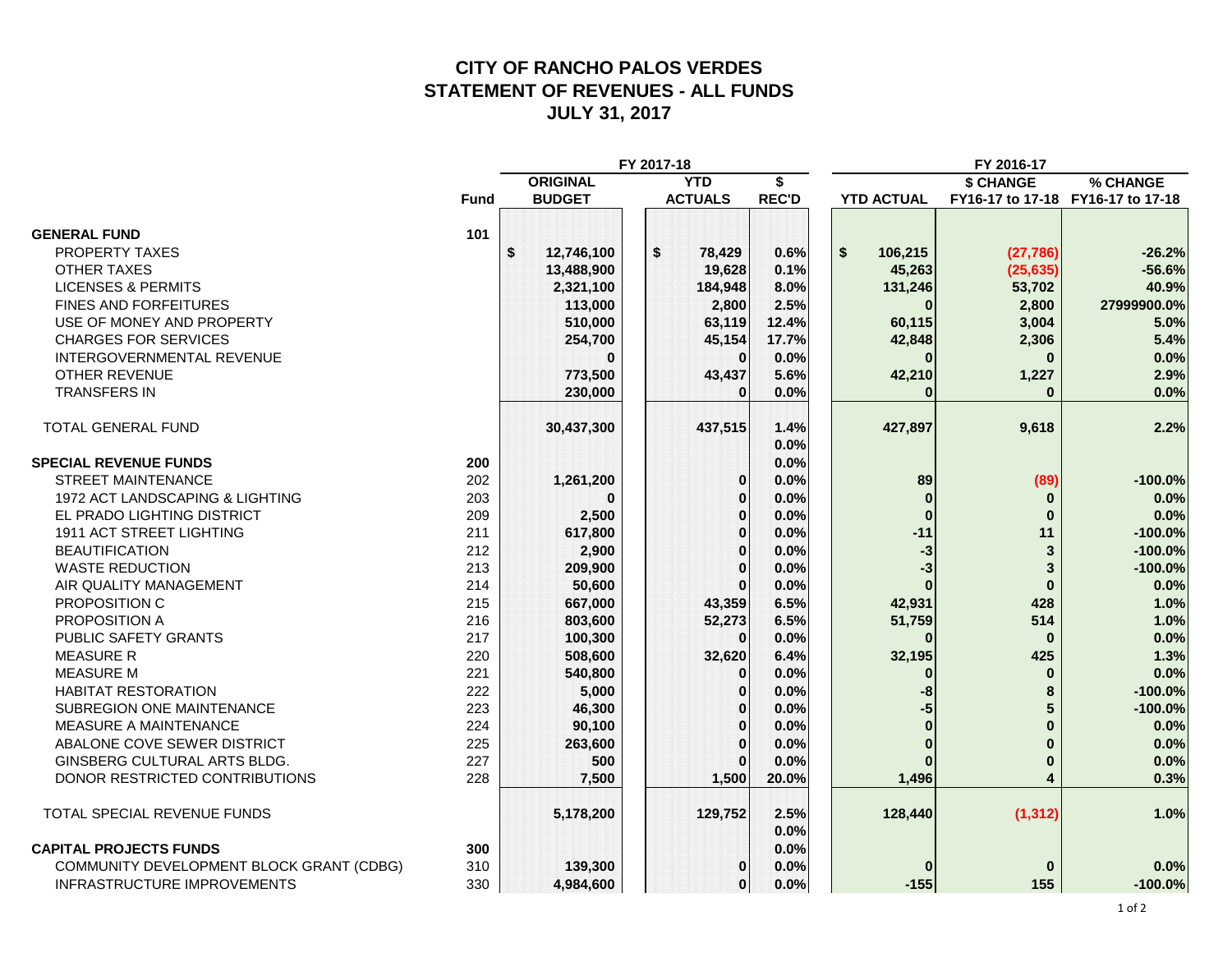#### **CITY OF RANCHO PALOS VERDES STATEMENT OF REVENUES - ALL FUNDS JULY 31, 2017**

|                                             |             | FY 2017-18      |                |              |                   | FY 2016-17                        |           |
|---------------------------------------------|-------------|-----------------|----------------|--------------|-------------------|-----------------------------------|-----------|
|                                             |             | <b>ORIGINAL</b> | <b>YTD</b>     | S            |                   | \$ CHANGE                         | % CHANGE  |
|                                             | <b>Fund</b> | <b>BUDGET</b>   | <b>ACTUALS</b> | <b>REC'D</b> | <b>YTD ACTUAL</b> | FY16-17 to 17-18 FY16-17 to 17-18 |           |
| <b>FEDERAL GRANTS</b>                       | 331         | 1,131,300       | $\mathbf{0}$   | 0.0%         |                   | $\bf{0}$                          | 0.0%      |
| <b>STATE GRANTS</b>                         | 332         | 600,000         | 0              | 0.0%         |                   |                                   | 0.0%      |
| <b>QUIMBY PARK DEVELOPMENT</b>              | 334         | 65,400          | $\Omega$       | 0.0%         | $-14$             | 14                                | $-100.0%$ |
| LOW-MODERATE INCOME HOUSING                 | 336         | 45,300          | 19,607         | 43.3%        | 26,554            | (6, 946)                          | $-26.2%$  |
| AFFORDABLE HOUSING PROJECTS                 | 337         | 3,500           | 0              | 0.0%         | -3                |                                   | $-100.0%$ |
| DEVELOP IMPACT MITIGATION (EET)             | 338         | 114,500         | 29,424         | 25.7%        |                   | 29,424                            | 0.0%      |
| <b>BICYCLE &amp; PEDESTRIAN ACCESS</b>      | 340         | 82,500          |                | 0.0%         |                   |                                   | 0.0%      |
| TOTAL CAPITAL PROJECTS FUNDS                |             | 7,166,400       | 49,031         | 0.7%         | 26,382            | 22,650                            | 85.9%     |
| <b>ENTERPRISE FUNDS</b>                     | 500         |                 |                |              |                   |                                   |           |
| WATER QUALITY FLOOD PROTECTION              | 501         | $\bf{0}$        | $\Omega$       | 0.0%         | $-34$             | 34                                | $-100.0%$ |
| <b>TOTAL ENTERPRISE FUNDS</b>               |             | O               | $\Omega$       | 0.0%         | $-34$             | 34                                | $-100.0%$ |
| <b>INTERNAL SERVICE FUND</b>                | 600         |                 |                |              |                   |                                   |           |
| <b>EQUIPMENT REPLACEMENT</b>                | 681         | 300,900         | $\bf{0}$       | 0.0%         | $-17$             | 17                                | $-100.0%$ |
| <b>EMPLOYEE BENEFITS</b>                    | 685         |                 | $\bf{0}$       | 0.0%         | -2                | $\overline{2}$                    | $-100.0%$ |
| <b>TOTAL INTERNAL SERVICE FUNDS</b>         |             | 300,900         | $\Omega$       | 0.0%         | $-19$             | 19                                | $-100.0%$ |
| <b>IMPROVEMENT AUTHORITIES</b>              |             |                 |                |              |                   |                                   |           |
| IA - PORTUGUESE BEND MAINTENANCE            | 285         | 1,100           | $\bf{0}$       | 0.0%         | $\mathbf{0}$      | $\bf{0}$                          | 0.0%      |
| IMPROVEMENT AUTHORITY - ABALONE COVE MAINT. | 795         | 41,400          | $\Omega$       | 0.0%         |                   | $\bf{0}$                          | 0.0%      |
| <b>TOTAL IMPROVEMENT AUTHORITIES</b>        |             | 42,500          | $\Omega$       | 0.0%         | $\bf{0}$          | $\bf{0}$                          | 0.0%      |
| <b>TOTAL REVENUES</b>                       |             | 43,125,300      | 616,299        | 0.0%         | 582,666           | 33,633                            | 5.8%      |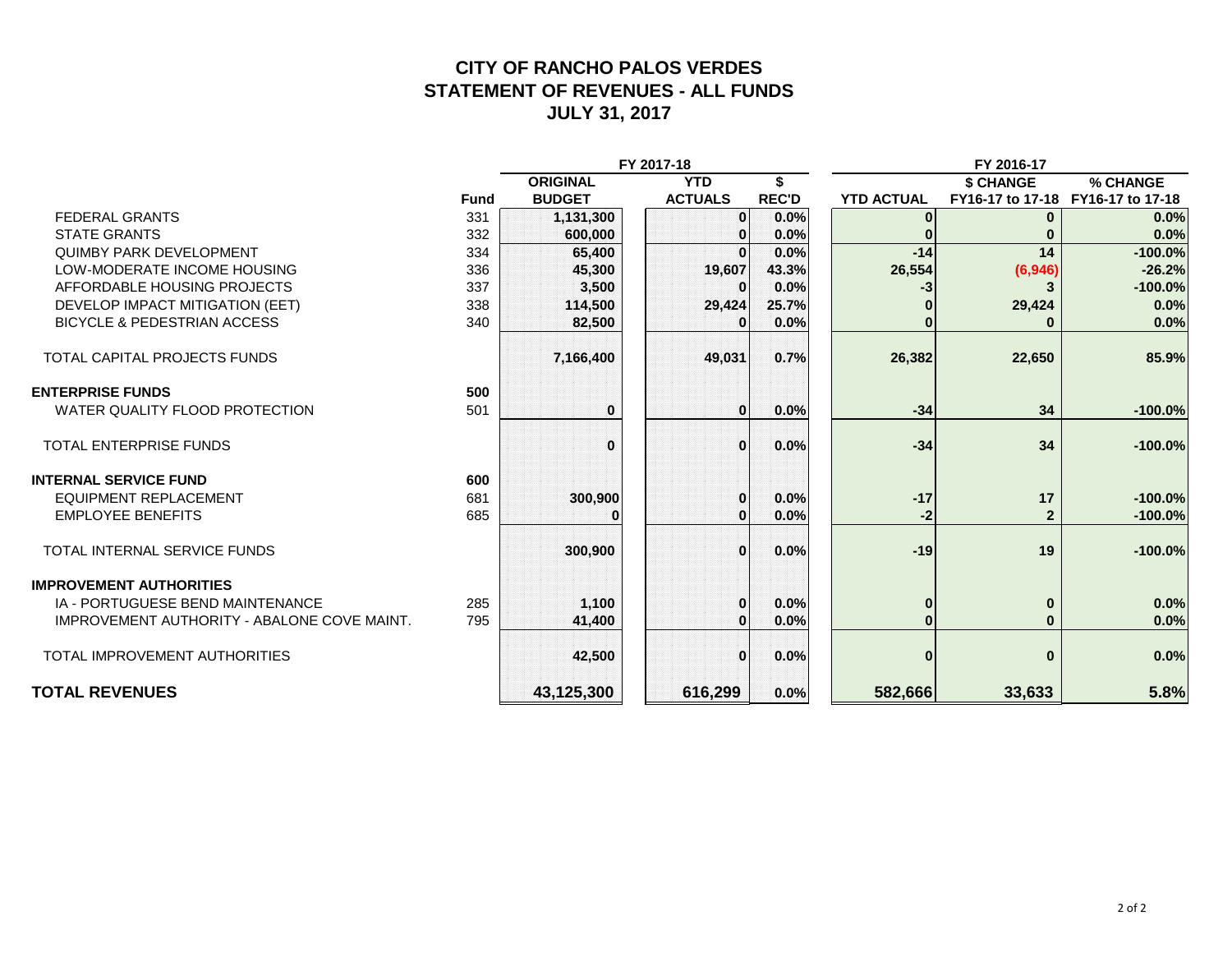|               | <b>Account Account Desc</b>               | FY 2017-18             | <b>July 2017</b> | <b>Available</b> |            | FY 16-17       | July           | <b>Changes to Actuals</b> |
|---------------|-------------------------------------------|------------------------|------------------|------------------|------------|----------------|----------------|---------------------------|
| <b>Number</b> |                                           | <b>Original Budget</b> | <b>Actuals</b>   | <b>Budget</b>    | % Used     | <b>Revised</b> | <b>Actuals</b> | July '16 to July '17      |
|               |                                           |                        |                  |                  |            | <b>Budget</b>  |                |                           |
| 101           | <b>GENERAL FUND</b>                       | 30,437,300.00          | 437.515.22       | 29,999,784.78    | 1.44%      | 28.804.000.00  | 427,896.74     | 9.618.48                  |
| 0000          | <b>UNASSIGNED</b>                         | 29,805,000.00          | 376,506.04       | 29,428,493.96    | 1.26%      | 28,172,500     | 361,825        | 14.681.32                 |
| 3101          | <b>GOLF TAXES</b>                         | 370,400.00             | 0.00             | 370,400.00       | 0.00%      | 350,500.00     | 0.00           | 0.00                      |
| 3102          | <b>PROPERTY TAXES - SECURED</b>           | 7,664,800.00           | 0.00             | 7,664,800.00     | 0.00%      | 7,251,000.00   | 0.00           | 0.00                      |
| 3103          | <b>PROPERTY TAXES - UNSECURED</b>         | 0.00                   | 0.00             | 0.00             | 0.00%      | 0.00           | 0.00           | 0.00                      |
| 3107          | <b>PROPERTY TAXES - IN LIEU OF</b>        | 4,623,800.00           | 0.00             | 4,623,800.00     | 0.00%      | 4,430,600.00   | 0.00           | 0.00                      |
| 3108          | <b>PROPERTY TAXES - RPTTF RDA</b>         | 100.00                 | 78,429.22        | $-78,329.22$     | 78429.00 % | 27,000.00      | 106,214.80     | $-27,785.58$              |
| 3109          | <b>PROPERTY TAXES - OTHERS</b>            | 0.00                   | 0.00             | 0.00             | 0.00%      | 0.00           | 0.00           | 0.00                      |
| 3110          | <b>PROPERTY TRANSFER TAXES</b>            | 457,400.00             | 0.00             | 457,400.00       | 0.00%      | 406,900.00     | 0.00           | 0.00                      |
| 3111          | <b>FRANCHISE TAXES</b>                    | 2,112,800.00           | 0.00             | 2,112,800.00     | 0.00%      | 2,127,100.00   | 0.00           | 0.00                      |
| 3112          | <b>SALES TAXES</b>                        | 0.00                   | 0.00             | 0.00             | 0.00%      | 2,047,800.00   | 0.00           | 0.00                      |
| 3113          | <b>SALES TAXES PSAF</b>                   | 2,580,200.00           | 0.00             | 2,580,200.00     | 0.00%      | 75,000.00      | 0.00           | 0.00                      |
| 3114          | UTILITY USERS TAXES - ELEC.               | 0.00                   | 0.00             | 0.00             | 0.00%      | 987,900.00     | 0.00           | 0.00                      |
| 3115          | UTILITY USERS TAXES - WATER               | 1,871,100.00           | 0.00             | 1,871,100.00     | 0.00%      | 724,300.00     | 0.00           | 0.00                      |
| 3116          | UTILITY USERS TAXES - GAS                 | 0.00                   | 0.00             | 0.00             | 0.00%      | 269,700.00     | 0.00           | 0.00                      |
| 3117          | <b>UTILITY USERS TAXES - PHONE</b>        | 0.00                   | 0.00             | 0.00             | 0.00%      | 0.00           | 0.00           | 0.00                      |
| 3118          | UTILITY USERS TAXES - MISC                | 0.00                   | 0.00             | 0.00             | 0.00%      | 0.00           | 0.00           | 0.00                      |
| 3120          | <b>TRANSIENT OCC. TAXES - MISC</b>        | 302,000.00             | 0.00             | 302,000.00       | 0.00%      | 295,000.00     | 0.00           | 0.00                      |
| 3121          | <b>TRANSIENT OCC. TAXES-TERRANEA</b>      | 5,438,000.00           | 0.00             | 5,438,000.00     | 0.00%      | 5,200,000.00   | 0.00           | 0.00                      |
| 3201          | <b>BUSINESS PERMITS</b>                   | 0.00                   | 0.00             | 0.00             | 0.00%      | 0.00           | 0.00           | 0.00                      |
| 3202          | <b>BUILDING &amp; SAFETY PERMITS</b>      | 1,200,000.00           | 107,637.42       | 1,092,362.58     | 8.97 %     | 1,100,000.00   | 62,989.35      | 44,648.07                 |
| 3203          | <b>PLAN CHECK PERMITS</b>                 | 320,000.00             | 34,853.65        | 285,146.35       | 10.89%     | 320,000.00     | 27,387.66      | 7,465.99                  |
| 3204          | <b>BUILDING&amp;SAFETY INVESTIGATIONS</b> | 0.00                   | 0.00             | 0.00             | 0.00%      | 0.00           | 0.00           | 0.00                      |
| 3205          | <b>FILM PERMITS</b>                       | 50,000.00              | 5,547.00         | 44,453.00        | 11.09 %    | 60,000.00      | 2,976.00       | 2,571.00                  |
| 3206          | <b>ANIMAL LICENSES</b>                    | 40,000.00              | 0.00             | 40,000.00        | 0.00%      | 40,000.00      | 0.00           | 0.00                      |
| 3207          | <b>BUILDING &amp; SAFETY SMIP</b>         | 2,000.00               | 143.23           | 1,856.77         | 7.15 %     | 2,000.00       | 86.74          | 56.49                     |
| 3208          | <b>BUILDING &amp; SAFETY ADMIN FEES</b>   | 700.00                 | 107.00           | 593.00           | 15.29 %    | 400.00         | 85.50          | 21.50                     |
| 3209          | <b>GEOLOGY PERMITS</b>                    | 150,000.00             | 8,455.00         | 141,545.00       | 5.64 %     | 150,000.00     | 13,895.00      | $-5,440.00$               |
| 3210          | <b>BUSINESS LICENSE TAXES</b>             | 814,400.00             | 19,627.50        | 794,772.50       | 2.41%      | 794,500.00     | 45,262.93      | $-25,635.43$              |
| 3211          | <b>BUSINESS LICENSE APP. FEES</b>         | 0.00                   | 0.00             | 0.00             | 0.00%      | 0.00           | 0.00           | 0.00                      |
| 3212          | <b>BUSINESS LICENSE PENALTY</b>           | 0.00                   | 0.00             | 0.00             | 0.00%      | 0.00           | 0.00           | 0.00                      |
| 3213          | <b>PARKING PERMITS-OVERSIZED VEH.</b>     | 500.00                 | 0.00             | 500.00           | 0.00%      | 300.00         | 0.00           | 0.00                      |
| 3214          | <b>PARKING PERMIT DECALS</b>              | 800.00                 | 42.25            | 757.75           | 5.25 %     | 1,400.00       | 63.75          | $-21.50$                  |
| 3215          | <b>PLANNING &amp; ZONING PERMITS</b>      | 415,000.00             | 20,965.00        | 394,035.00       | 5.05 %     | 410,000.00     | 18,541.00      | 2,424.00                  |
| 3216          | <b>PLANNING INVESTIGATION FEES</b>        | 10,000.00              | 270.00           | 9,730.00         | 2.70%      | 10,000.00      | 523.00         | $-253.00$                 |
| 3217          | <b>VIEW RESTRORATION PERMITS</b>          | 14,000.00              | $-3,412.50$      | 17,412.50        | $-24.37%$  | 3,500.00       | 0.00           | $-3,412.50$               |
| 3218          | <b>PLANNING MISC. PERMITS</b>             | 16,600.00              | 1,305.00         | 15,295.00        | 7.86 %     | 16,600.00      | 1,196.00       | 109.00                    |
| 3219          | <b>ROW - MISC PERMITS</b>                 | 100,000.00             | 8,839.00         | 91,161.00        | 8.84 %     | 100,000.00     | 3,404.00       | 5,435.00                  |
| 3220          | <b>ROW - DUMPSTER PERMITS</b>             | 1,500.00               | 196.00           | 1,304.00         | 13.07%     | 1,600.00       | 98.00          | 98.00                     |
| 3301          | <b>FEDERAL GRANTS</b>                     | 0.00                   | 0.00             | 0.00             | 0.00%      | 0.00           | 0.00           | 0.00                      |
| 3302          | <b>STATE GRANTS</b>                       | 0.00                   | 0.00             | 0.00             | 0.00%      | 0.00           | 0.00           | 0.00                      |
| 3401          | <b>ENGINEERING FEES</b>                   | 10,000.00              | 0.00             | 10,000.00        | 0.00%      | 9,000.00       | 0.00           | 0.00                      |
| 3501          | <b>TOW FEES</b>                           | 8,000.00               | 2,500.00         | 5,500.00         | 31.25 %    | 9,500.00       | 0.00           | 2,500.00                  |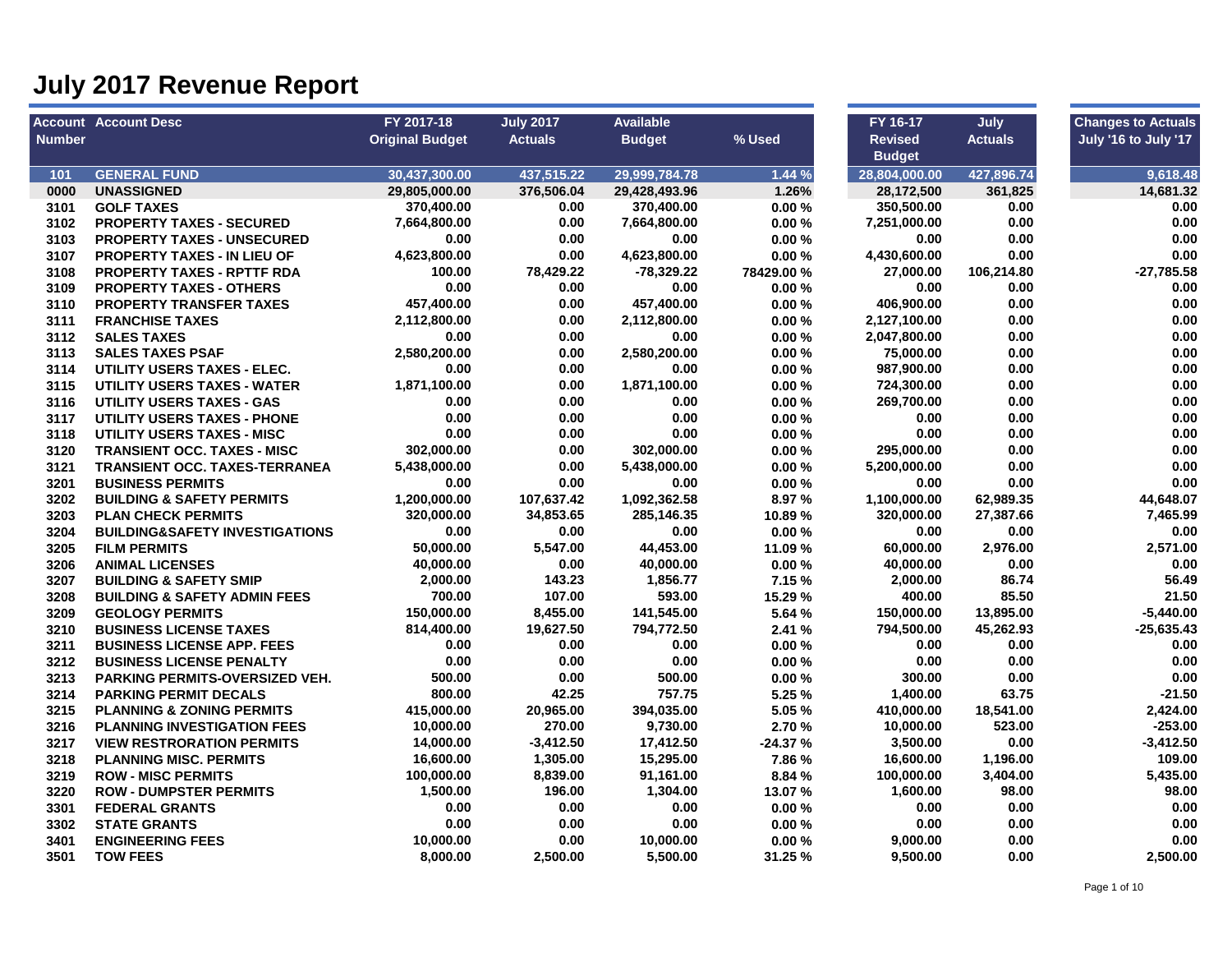|               | <b>Account Account Desc</b>          | FY 2017-18             | <b>July 2017</b> | <b>Available</b> |         | FY 16-17       | July           | <b>Changes to Actuals</b> |
|---------------|--------------------------------------|------------------------|------------------|------------------|---------|----------------|----------------|---------------------------|
| <b>Number</b> |                                      | <b>Original Budget</b> | <b>Actuals</b>   | <b>Budget</b>    | % Used  | <b>Revised</b> | <b>Actuals</b> | July '16 to July '17      |
|               |                                      |                        |                  |                  |         | <b>Budget</b>  |                |                           |
| 3502          | <b>FALSE ALARM</b>                   | 5.000.00               | 300.00           | 4,700.00         | 6.00%   | 5,000.00       | 0.00           | 300.00                    |
| 3503          | <b>TRAFFIC TICKETS</b>               | 100,000.00             | 0.00             | 100,000.00       | 0.00%   | 107,000.00     | 0.00           | 0.00                      |
| 3601          | <b>INTEREST EARNINGS</b>             | 83,300.00              | 0.00             | 83,300.00        | 0.00%   | 53,800.00      | 286.00         | $-286.00$                 |
| 3602          | <b>RENTAL/LEASES</b>                 | 177,700.00             | 61,550.75        | 116,149.25       | 34.64 % | 189,700.00     | 49,561.67      | 11,989.08                 |
| 3603          | <b>EXTRAORDINARY GAINS</b>           | 0.00                   | 0.00             | 0.00             | 0.00%   | 0.00           | 0.00           | 0.00                      |
| 3801          | <b>ADMINISTRATIVE OVERHEAD</b>       | 139,700.00             | 0.00             | 139,700.00       | 0.00%   | 155,800.00     | 25,000.00      | $-25,000.00$              |
| 3901          | <b>DONATIONS</b>                     | 0.00                   | 0.00             | 0.00             | 0.00%   | 0.00           | 0.03           | $-0.03$                   |
| 3902          | <b>CASP FEES</b>                     | 500.00                 | 0.00             | 500.00           | 0.00%   | 500.00         | 0.00           | 0.00                      |
| 3903          | <b>DISCOUNT TAKEN</b>                | 0.00                   | 0.00             | 0.00             | 0.00%   | 0.00           | 0.00           | 0.00                      |
| 3904          | <b>RDA LOAN REPAYMENT</b>            | 179,000.00             | 0.00             | 179,000.00       | 0.00%   | 177,200.00     | 0.00           | 0.00                      |
| 3906          | <b>SALES OF SIGNS/SERVICES</b>       | 700.00                 | 105.00           | 595.00           | 15.00 % | 1,900.00       | 60.00          | 45.00                     |
| 3908          | <b>RDA ADMINISTRATIVE FEES</b>       | 0.00                   | 25,000.00        | $-25,000.00$     | 100.00% | 60,000.00      | 0.00           | 25,000.00                 |
| 3999          | <b>MISCELLANEOUS REVENUE</b>         | 315,000.00             | 4,045.52         | 310,954.48       | 1.28%   | 10,000.00      | 4,193.29       | -147.77                   |
| 9213          | <b>TRANSFER - WASTE REDUCTION</b>    | 0.00                   | 0.00             | 0.00             | 0.00%   | 0.00           | 0.00           | 0.00                      |
| 9217          | <b>TRANSFER - PUBLIC SAFETY</b>      | 140,000.00             | 0.00             | 140,000.00       | 0.00%   | 100,000.00     | 0.00           | 0.00                      |
| 9224          | TRANSFER - MEASURE A MAINT           | 90,000.00              | 0.00             | 90,000.00        | 0.00%   | 90,000.00      | 0.00           | 0.00                      |
| 9501          | <b>TRANSFER - WATER QUALITY</b>      | 0.00                   | 0.00             | 0.00             | 0.00%   | 0.00           | 0.00           | 0.00                      |
| 9686          | <b>TRANSFER - BUILDING REPLACE</b>   | 0.00                   | 0.00             | 0.00             | 0.00%   | 0.00           | 0.00           | 0.00                      |
| 1310          | <b>CITY CLERK ADMINISTRATION</b>     | 0.00                   | 0.00             | 0.00             | 0.00%   | 0.00           | 0.00           | 0.00                      |
| 3999          | <b>MISCELLANEOUS REVENUE</b>         | 0.00                   | 0.00             | 0.00             | 0.00%   | 0.00           | 0.00           | 0.00                      |
| 1420          | <b>COMMUNITY OUTREACH</b>            | 0.00                   | 0.00             | 0.00             | 0.00%   | 0.00           | 0.00           | 0.00                      |
| 3999          | <b>MISCELLANEOUS REVENUE</b>         | 0.00                   | 0.00             | 0.00             | 0.00%   | 0.00           | 0.00           | 0.00                      |
| 1430          | <b>EMERGENCY PREPAREDNESS</b>        | 300.00                 | 160.00           | 140.00           | 53.33 % | 0.00           | 39.95          | 120.05                    |
| 3301          | <b>FEDERAL GRANTS</b>                | 0.00                   | 0.00             | 0.00             | 0.00%   | 0.00           | 0.00           | 0.00                      |
| 3302          | <b>STATE GRANTS</b>                  | 0.00                   | 0.00             | 0.00             | 0.00%   | 0.00           | 0.00           | 0.00                      |
| 3999          | <b>MISCELLANEOUS REVENUE</b>         | 300.00                 | 160.00           | 140.00           | 53.33 % | 0.00           | 39.95          | 120.05                    |
| 1440          | <b>RPV TV</b>                        | 0.00                   | 0.00             | 0.00             | 0.00%   | 0.00           | 0.00           | 0.00                      |
| 3999          | <b>MISCELLANEOUS REVENUE</b>         | 0.00                   | 0.00             | 0.00             | 0.00%   | 0.00           | 0.00           | 0.00                      |
| 1460          | <b>RISK MANAGEMENT</b>               | 0.00                   | 0.00             | 0.00             | 0.00%   | 0.00           | 0.00           | 0.00                      |
| 3999          | <b>MISCELLANEOUS REVENUE</b>         | 0.00                   | 0.00             | 0.00             | 0.00%   | 0.00           | 0.00           | 0.00                      |
| 1470          | <b>INFORMATION TECHNOLOGY - DATA</b> | 0.00                   | 0.00             | 0.00             | 0.00%   | 0.00           | 0.00           | 0.00                      |
| 3999          | <b>MISCELLANEOUS REVENUE</b>         | 0.00                   | 0.00             | 0.00             | 0.00%   | 0.00           | 0.00           | 0.00                      |
| 3120          | <b>TRAFFIC SAFETY</b>                | 0.00                   | 0.00             | 0.00             | 0.00%   | 0.00           | 0.00           | 0.00                      |
| 3302          | <b>STATE GRANTS</b>                  | 0.00                   | 0.00             | 0.00             | 0.00%   | 0.00           | 0.00           | 0.00                      |
| 3130          | <b>STORM WATER QUALITY</b>           | 0.00                   | 0.00             | 0.00             | 0.00%   | 0.00           | 0.00           | 0.00                      |
| 3999          | <b>MISCELLANEOUS REVENUE</b>         | 0.00                   | 0.00             | 0.00             | 0.00%   | 0.00           | 0.00           | 0.00                      |
| 3140          | <b>BUILDING MAINTENANCE</b>          | 0.00                   | 0.00             | 0.00             | 0.00%   | 0.00           | 0.00           | 0.00                      |
| 3999          | <b>MISCELLANEOUS REVENUE</b>         | 0.00                   | 0.00             | 0.00             | 0.00%   | 0.00           | 0.00           | 0.00                      |
| 4160          | <b>NCCP</b>                          | 0.00                   | 0.00             | 0.00             | 0.00%   | 0.00           | 0.00           | 0.00                      |
| 3301          | <b>FEDERAL GRANTS</b>                | 0.00                   | 0.00             | 0.00             | 0.00%   | 0.00           | 0.00           | 0.00                      |
| 5110          | <b>RECREATION ADMINISTRATION</b>     | 0.00                   | 0.00             | 0.00             | 0.00%   | 0.00           | 0.00           | 0.00                      |
| 3301          | <b>FEDERAL GRANTS</b>                | 0.00                   | 0.00             | 0.00             | 0.00%   | 0.00           | 0.00           | 0.00                      |
| 3999          | <b>MISCELLANEOUS REVENUE</b>         | 0.00                   | 0.00             | 0.00             | 0.00%   | 0.00           | 0.00           | 0.00                      |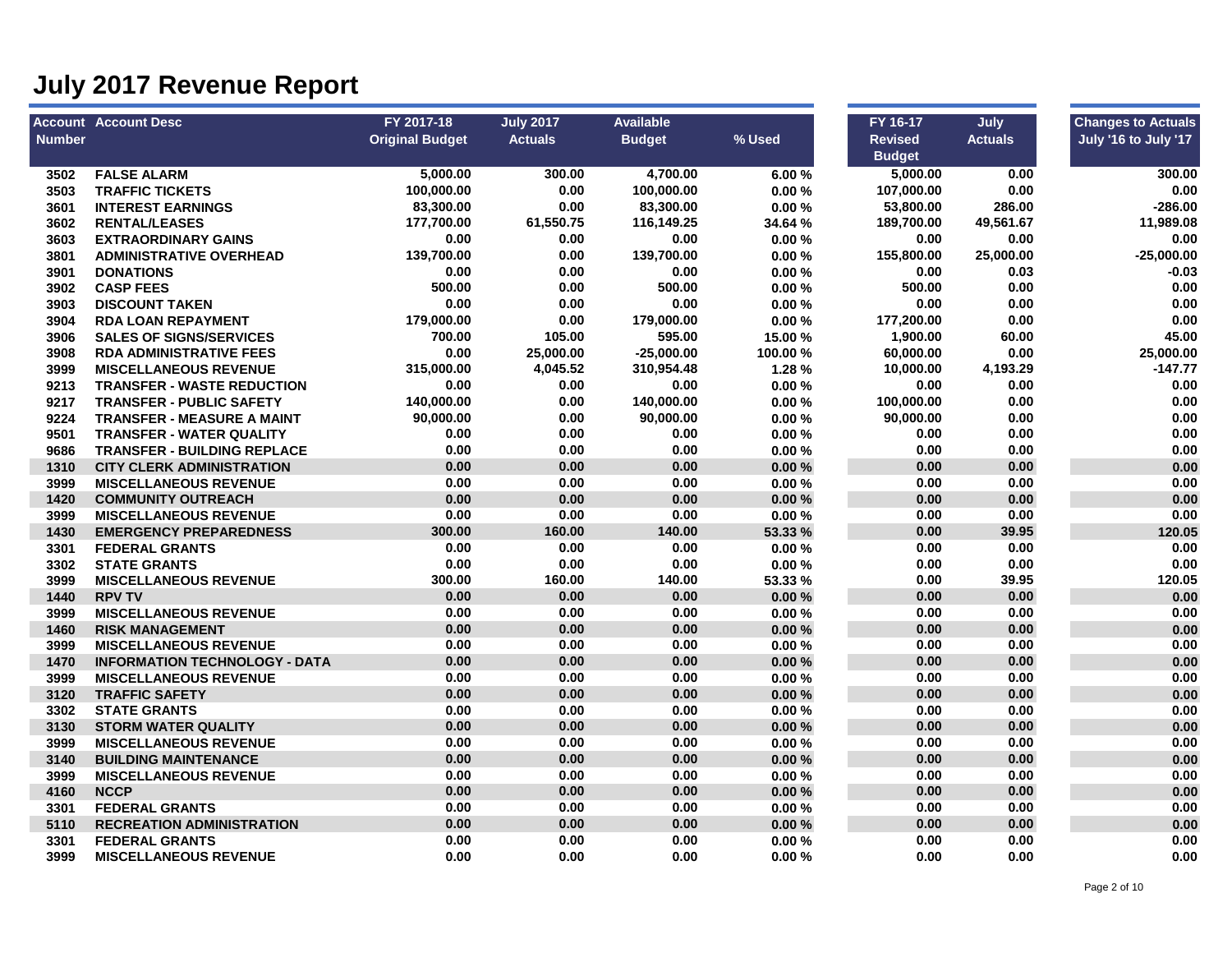|        | <b>Account Account Desc</b>          | FY 2017-18             | <b>July 2017</b> | <b>Available</b> |         | FY 16-17       | July           | <b>Changes to Actuals</b> |
|--------|--------------------------------------|------------------------|------------------|------------------|---------|----------------|----------------|---------------------------|
| Number |                                      | <b>Original Budget</b> | <b>Actuals</b>   | <b>Budget</b>    | % Used  | <b>Revised</b> | <b>Actuals</b> | July '16 to July '17      |
|        |                                      |                        |                  |                  |         | <b>Budget</b>  |                |                           |
| 5120   | <b>OTHER RECREATIONAL FACILITIES</b> | 2.000.00               | 0.00             | 2.000.00         | 0.00%   | 0.00           | 750.00         | $-750.00$                 |
| 3410   | <b>HIKING FEES</b>                   | 0.00                   | 0.00             | 0.00             | 0.00%   | 0.00           | 0.00           | 0.00                      |
| 3411   | <b>PARKING LOT FEES</b>              | 0.00                   | 0.00             | 0.00             | 0.00%   | 0.00           | 0.00           | 0.00                      |
| 3412   | <b>PROGRAM/EVENT FEES</b>            | 0.00                   | 0.00             | 0.00             | 0.00%   | 0.00           | 0.00           | 0.00                      |
| 3602   | <b>RENTAL/LEASES</b>                 | 2,000.00               | 0.00             | 2,000.00         | 0.00%   | 0.00           | 750.00         | $-750.00$                 |
| 3901   | <b>DONATIONS</b>                     | 0.00                   | 0.00             | 0.00             | 0.00%   | 0.00           | 0.00           | 0.00                      |
| 5130   | <b>FRED HESSE JR. PARK</b>           | 40,000.00              | 904.50           | 39,095.50        | 2.26 %  | 53,000.00      | 1,768.00       | $-863.50$                 |
| 3602   | <b>RENTAL/LEASES</b>                 | 40,000.00              | 904.50           | 39,095.50        | 2.26 %  | 53,000.00      | 1,768.00       | $-863.50$                 |
| 5140   | <b>ROBERT E. RYAN PARK</b>           | 7,000.00               | 163.75           | 6,836.25         | 2.34 %  | 12,000.00      | 0.00           | 163.75                    |
| 3602   | <b>RENTAL/LEASES</b>                 | 7,000.00               | 163.75           | 6,836.25         | 2.34 %  | 12,000.00      | 0.00           | 163.75                    |
| 5150   | <b>LADERA LINDA COMMUNITY CENTER</b> | 20,000.00              | 0.00             | 20,000.00        | 0.00%   | 7,500.00       | 7,677.00       | $-7,677.00$               |
| 3602   | <b>RENTAL/LEASES</b>                 | 20,000.00              | 0.00             | 20,000.00        | 0.00%   | 7,500.00       | 7,677.00       | -7,677.00                 |
| 5160   | <b>ABABLONE COVE SHORELINE PARK</b>  | 230,000.00             | 39,308.00        | 190,692.00       | 17.09 % | 200,000.00     | 42,927.00      | $-3,619.00$               |
| 3411   | <b>PARKING LOT FEES</b>              | 230,000.00             | 39,308.00        | 190,692.00       | 17.09%  | 200,000.00     | 42,927.00      | $-3,619.00$               |
| 5170   | <b>SPECIAL EVENTS &amp; PROGRAMS</b> | 24,000.00              | 5,557.00         | 18,443.00        | 23.15 % | 33,000.00      | 1,486.35       | 4,070.65                  |
| 3412   | <b>PROGRAM/EVENT FEES</b>            | 8,000.00               | 5,557.00         | 2,443.00         | 69.46%  | 8,000.00       | 0.00           | 5,557.00                  |
| 3901   | <b>DONATIONS</b>                     | 16,000.00              | 0.00             | 16,000.00        | 0.00%   | 25,000.00      | 1,486.35       | -1,486.35                 |
| 3999   | <b>MISCELLANEOUS REVENUE</b>         | 0.00                   | 0.00             | 0.00             | 0.00%   | 0.00           | 0.00           | 0.00                      |
| 5180   | <b>POINT VICENTE INTER. CENTER</b>   | 300,000.00             | 14,731.93        | 285,268.07       | 4.91 %  | 320,000.00     | 9,629.72       | 5,102.21                  |
| 3302   | <b>STATE GRANTS</b>                  | 0.00                   | 0.00             | 0.00             | 0.00%   | 0.00           | 0.00           | 0.00                      |
| 3413   | <b>PVIC ADMISSION FEES</b>           | 0.00                   | 0.00             | 0.00             | 0.00%   | 0.00           | 0.00           | 0.00                      |
| 3602   | <b>RENTAL/LEASES</b>                 | 180,000.00             | 500.00           | 179,500.00       | 0.28%   | 200,000.00     | 72.00          | 428.00                    |
| 3701   | <b>PVIC SALES TAXABLE</b>            | 0.00                   | 13,242.49        | $-13,242.49$     | 100.00% | 0.00           | 9,557.72       | 3,684.77                  |
| 3901   | <b>DONATIONS</b>                     | 0.00                   | 989.44           | -989.44          | 100.00% | 0.00           | 0.00           | 989.44                    |
| 3999   | <b>MISCELLANEOUS REVENUE</b>         | 120,000.00             | 0.00             | 120,000.00       | 0.00%   | 120,000.00     | 0.00           | 0.00                      |
| 5190   | <b>REACH</b>                         | 9,000.00               | 184.00           | 8,816.00         | 2.04 %  | 6,000.00       | 1,794.00       | $-1,610.00$               |
| 3412   | <b>PROGRAM/EVENT FEES</b>            | 6,000.00               | 184.00           | 5,816.00         | 3.07%   | 3,500.00       | $-139.00$      | 323.00                    |
| 3901   | <b>DONATIONS</b>                     | 3,000.00               | 0.00             | 3,000.00         | 0.00%   | 2,500.00       | 1,933.00       | $-1,933.00$               |
| 6110   | <b>SHERIFF CONTRACT</b>              | 0.00                   | 0.00             | 0.00             | 0.00%   | 0.00           | 0.00           | 0.00                      |
| 3302   | <b>STATE GRANTS</b>                  | 0.00                   | 0.00             | 0.00             | 0.00%   | 0.00           | 0.00           | 0.00                      |
| 3999   | <b>MISCELLANEOUS REVENUE</b>         | 0.00                   | 0.00             | 0.00             | 0.00%   | 0.00           | 0.00           | 0.00                      |
| 6120   | <b>SPECIAL PROGRAMS</b>              | 0.00                   | 0.00             | 0.00             | 0.00%   | 0.00           | 0.00           | 0.00                      |
| 3302   | <b>STATE GRANTS</b>                  | 0.00                   | 0.00             | 0.00             | 0.00%   | 0.00           | 0.00           | 0.00                      |
| 202    | <b>GAS TAX</b>                       | 1,261,200.00           | 0.00             | 1,261,200.00     | 0.00%   | 842,600.00     | 89.00          | $-89.00$                  |
| 0000   | <b>UNASSIGNED</b>                    | 1,261,200.00           | 0.00             | 1,261,200.00     | 0.00%   | 842,600.00     | 89.00          | $-89.00$                  |
| 3301   | <b>FEDERAL GRANTS</b>                | 0.00                   | 0.00             | 0.00             | 0.00%   | 0.00           | 0.00           | 0.00                      |
| 3302   | <b>STATE GRANTS</b>                  | 0.00                   | 0.00             | 0.00             | 0.00%   | 0.00           | 0.00           | 0.00                      |
| 3303   | <b>LOCAL GRANTS</b>                  | 0.00                   | 0.00             | 0.00             | 0.00%   | 0.00           | 0.00           | 0.00                      |
| 3304   | <b>STATE GRANTS - SECTION 2103</b>   | 190,100.00             | 0.00             | 190,100.00       | 0.00%   | 202,000.00     | 0.00           | 0.00                      |
| 3305   | <b>STATE GRANTS - SECTION 2105</b>   | 256,000.00             | 0.00             | 256,000.00       | 0.00%   | 207,000.00     | 0.00           | 0.00                      |
| 3306   | <b>STATE GRANTS - SECTION 2106</b>   | 159,500.00             | 0.00             | 159,500.00       | 0.00%   | 128,000.00     | 0.00           | 0.00                      |
| 3307   | <b>STATE GRANTS - SECTION 2107</b>   | 331,000.00             | 0.00             | 331,000.00       | 0.00%   | 280,000.00     | 0.00           | 0.00                      |
| 3308   | <b>STATE GRANTS - SECTION 2107.5</b> | 6,000.00               | 0.00             | 6,000.00         | 0.00%   | 6,000.00       | 0.00           | 0.00                      |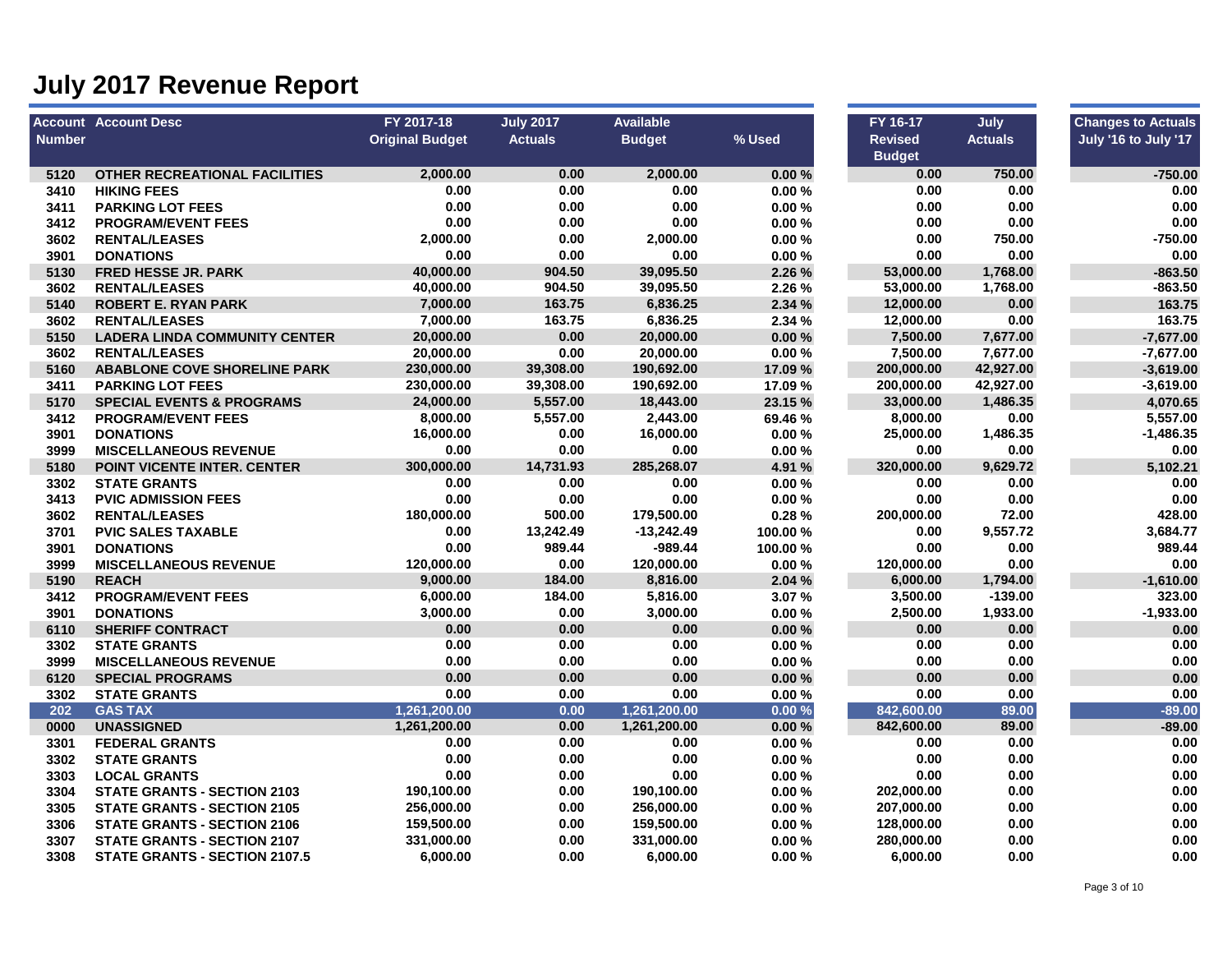|               | <b>Account Account Desc</b>           | FY 2017-18             | <b>July 2017</b> | <b>Available</b> |        | FY 16-17       | July           | <b>Changes to Actuals</b> |
|---------------|---------------------------------------|------------------------|------------------|------------------|--------|----------------|----------------|---------------------------|
| <b>Number</b> |                                       | <b>Original Budget</b> | <b>Actuals</b>   | <b>Budget</b>    | % Used | <b>Revised</b> | <b>Actuals</b> | July '16 to July '17      |
|               |                                       |                        |                  |                  |        | <b>Budget</b>  |                |                           |
| 3309          | <b>STATE GAS TAX - SECTION 2031</b>   | 243,200.00             | 0.00             | 243.200.00       | 0.00%  | 0.00           | 0.00           | 0.00                      |
| 3402          | <b>STORM DRAIN USER FEES</b>          | 0.00                   | 0.00             | 0.00             | 0.00%  | 0.00           | 0.00           | 0.00                      |
| 3404          | <b>SIDEWALK REPAIRS</b>               | 0.00                   | 0.00             | 0.00             | 0.00%  | 3,000.00       | 0.00           | 0.00                      |
| 3601          | <b>INTEREST EARNINGS</b>              | 8,100.00               | 0.00             | 8,100.00         | 0.00%  | 4,600.00       | $-11.00$       | 11.00                     |
| 3905          | <b>REIMBURSE FOR PROPERTY DAMAGES</b> |                        |                  |                  | 0.00%  |                |                |                           |
|               |                                       | 0.00                   | 0.00             | 0.00             |        | 0.00           | 0.00           | 0.00                      |
| 3999          | <b>MISCELLANEOUS REVENUE</b>          | 67,300.00              | 0.00             | 67,300.00        | 0.00%  | 12,000.00      | 100.00         | -100.00                   |
| 9203          | <b>TRANSFER - 1972 ACT LANDSCAPE</b>  | 0.00                   | 0.00             | 0.00             | 0.00%  | 0.00           | 0.00           | 0.00                      |
| 9211          | <b>TRANSFER - 1911 ACT STREET</b>     | 0.00                   | 0.00             | 0.00             | 0.00%  | 0.00           | 0.00           | 0.00                      |
| 9212          | <b>TRANSFER - BEAUTIFICATION</b>      | 0.00                   | 0.00             | 0.00             | 0.00%  | 0.00           | 0.00           | 0.00                      |
| 9213          | <b>TRANSFER - WASTE REDUCTION</b>     | 0.00                   | 0.00             | 0.00             | 0.00%  | 0.00           | 0.00           | 0.00                      |
| 9215          | <b>TRANSFER - PROPOSITION C</b>       | 0.00                   | 0.00             | 0.00             | 0.00%  | 0.00           | 0.00           | 0.00                      |
| 203           | <b>1972 ACT LANDSCAPE/LIGHT</b>       | 0.00                   | 0.00             | 0.00             | 0.00%  | 260,200.00     | 0.00           | 0.00                      |
| 0000          | <b>UNASSIGNED</b>                     | 0.00                   | 0.00             | 0.00             | 0.00%  | 260,200.00     | 0.00           | 0.00                      |
| 3102          | <b>PROPERTY TAXES - SECURED</b>       | 0.00                   | 0.00             | 0.00             | 0.00%  | 260,000.00     | 0.00           | 0.00                      |
| 3103          | <b>PROPERTY TAXES - UNSECURED</b>     | 0.00                   | 0.00             | 0.00             | 0.00%  | 0.00           | 0.00           | 0.00                      |
| 3109          | <b>PROPERTY TAXES - OTHERS</b>        | 0.00                   | 0.00             | 0.00             | 0.00%  | 0.00           | 0.00           | 0.00                      |
| 3119          | <b>MISC. TAXES</b>                    | 0.00                   | 0.00             | 0.00             | 0.00%  | 0.00           | 0.00           | 0.00                      |
| 3601          | <b>INTEREST EARNINGS</b>              | 0.00                   | 0.00             | 0.00             | 0.00%  | 200.00         | 0.00           | 0.00                      |
| 209           | <b>EL PRADO LIGHTING DISTRICT</b>     | 2,500.00               | 0.00             | 2,500.00         | 0.00%  | 2,300.00       | 0.00           | 0.00                      |
| 0000          | <b>UNASSIGNED</b>                     | 2,500.00               | 0.00             | 2,500.00         | 0.00%  | 2,300.00       | 0.00           | 0.00                      |
| 3102          | <b>PROPERTY TAXES - SECURED</b>       | 2,300.00               | 0.00             | 2,300.00         | 0.00%  | 2,200.00       | $-19.65$       | 19.65                     |
| 3103          | <b>PROPERTY TAXES - UNSECURED</b>     | 0.00                   | 0.00             | 0.00             | 0.00%  | 0.00           | 19.65          | $-19.65$                  |
| 3109          | <b>PROPERTY TAXES - OTHERS</b>        | 0.00                   | 0.00             | 0.00             | 0.00%  | 0.00           | 0.00           | $0.00\,$                  |
| 3119          | <b>MISC. TAXES</b>                    | 0.00                   | 0.00             | 0.00             | 0.00%  | 0.00           | 0.00           | 0.00                      |
| 3601          | <b>INTEREST EARNINGS</b>              | 200.00                 | 0.00             | 200.00           | 0.00%  | 100.00         | 0.00           | 0.00                      |
| 211           | <b>1911 ACT STREET LIGHTING</b>       | 617,800.00             | 0.00             | 617,800.00       | 0.00%  | 555,600.00     | (11.00)        | 11.00                     |
| 0000          | <b>UNASSIGNED</b>                     | 617,800.00             | 0.00             | 617,800.00       | 0.00%  | 555,600.00     | $-11.00$       | 11.00                     |
| 3102          | <b>PROPERTY TAXES - SECURED</b>       | 606,800.00             | 0.00             | 606,800.00       | 0.00%  | 550,000.00     | 0.00           | 0.00                      |
| 3103          | <b>PROPERTY TAXES - UNSECURED</b>     | 0.00                   | 0.00             | 0.00             | 0.00%  | 0.00           | 0.00           | 0.00                      |
| 3109          | <b>PROPERTY TAXES - OTHERS</b>        | 0.00                   | 0.00             | 0.00             | 0.00%  | 0.00           | 0.00           | 0.00                      |
| 3119          | <b>MISC. TAXES</b>                    | 0.00                   | 0.00             | 0.00             | 0.00%  | 0.00           | 0.00           | 0.00                      |
| 3601          | <b>INTEREST EARNINGS</b>              | 11,000.00              | 0.00             | 11,000.00        | 0.00%  | 5,600.00       | $-11.00$       | 11.00                     |
| 212           | <b>BEAUTIFICATION</b>                 | 2,900.00               | 0.00             | 2.900.00         | 0.00%  | 900.00         | (3.00)         | 3.00                      |
| 0000          | <b>UNASSIGNED</b>                     | 2,900.00               | 0.00             | 2,900.00         | 0.00%  | 900.00         | $-3.00$        | 3.00                      |
| 3302          | <b>STATE GRANTS</b>                   | 0.00                   | 0.00             | 0.00             | 0.00%  | 0.00           | 0.00           | 0.00                      |
| 3405          | <b>RECYCLING FEES</b>                 | 0.00                   | 0.00             | 0.00             | 0.00%  | 0.00           | 0.00           | 0.00                      |
| 3601          | <b>INTEREST EARNINGS</b>              | 2,900.00               | 0.00             | 2,900.00         | 0.00%  | 900.00         | $-3.00$        | 3.00                      |
| 213           | <b>WASTE REDUCTION</b>                | 209.900.00             | 0.00             | 209,900.00       | 0.00%  | 208,100.00     | (3.00)         | 3.00                      |
| 0000          | <b>UNASSIGNED</b>                     | 209,900.00             | 0.00             | 209,900.00       | 0.00%  | 208,100.00     | $-3.00$        | 3.00                      |
| 3302          | <b>STATE GRANTS</b>                   | 22,100.00              | 0.00             | 22,100.00        | 0.00%  | 26,000.00      | 0.00           | 0.00                      |
| 3303          | <b>LOCAL GRANTS</b>                   | 0.00                   | 0.00             | 0.00             | 0.00%  | 0.00           | 0.00           | 0.00                      |
| 3405          | <b>RECYCLING FEES</b>                 | 0.00                   | 0.00             | 0.00             | 0.00%  | 0.00           | 0.00           | 0.00                      |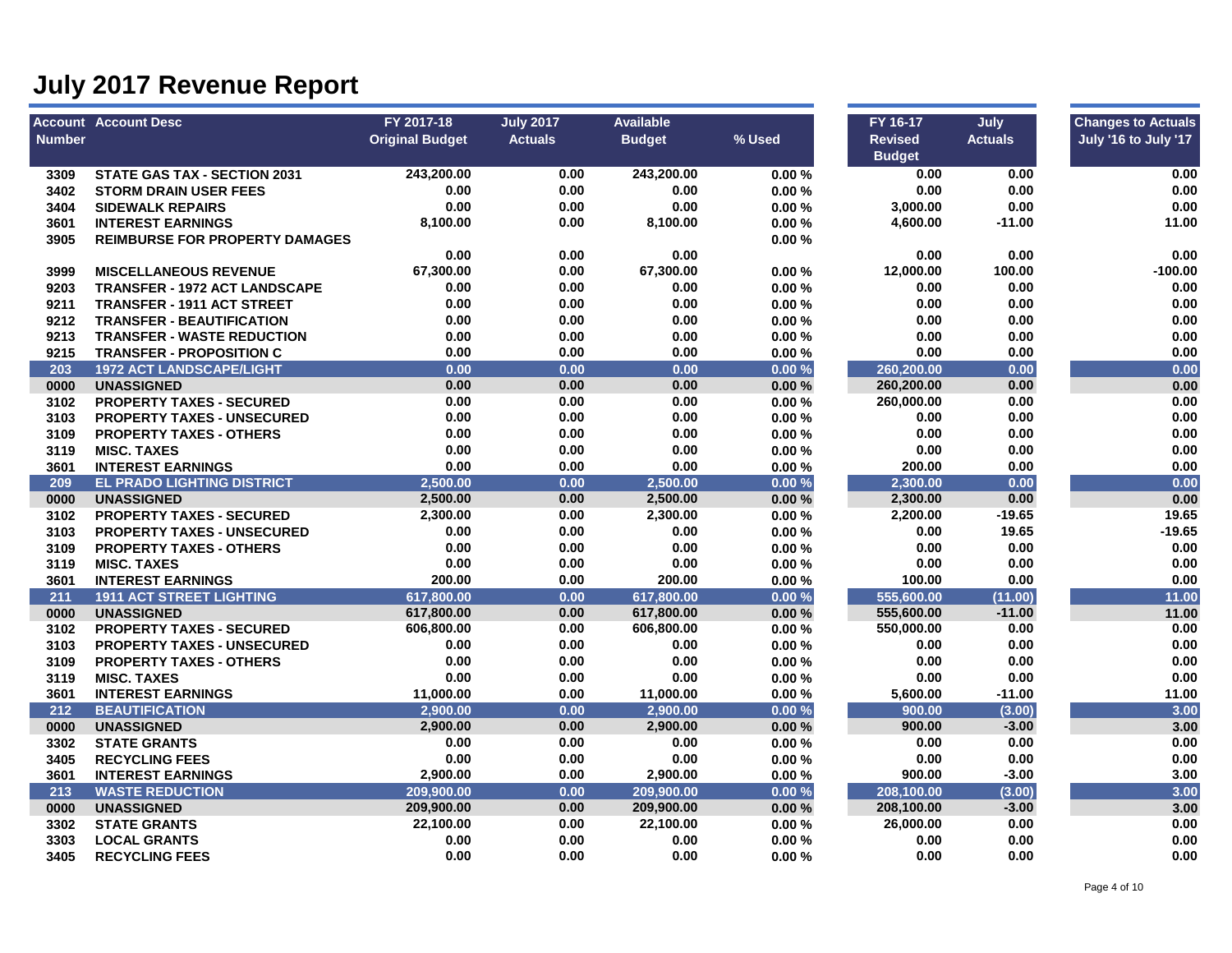|               | <b>Account Account Desc</b>         | FY 2017-18             | <b>July 2017</b> | <b>Available</b> |        | FY 16-17       | July           | <b>Changes to Actuals</b> |
|---------------|-------------------------------------|------------------------|------------------|------------------|--------|----------------|----------------|---------------------------|
| <b>Number</b> |                                     | <b>Original Budget</b> | <b>Actuals</b>   | <b>Budget</b>    | % Used | <b>Revised</b> | <b>Actuals</b> | July '16 to July '17      |
|               |                                     |                        |                  |                  |        | <b>Budget</b>  |                |                           |
| 3406          | <b>WASTE REDUCTION FEES</b>         | 185,000.00             | 0.00             | 185,000.00       | 0.00%  | 180,500.00     | 0.00           | 0.00                      |
| 3601          | <b>INTEREST EARNINGS</b>            | 2,800.00               | 0.00             | 2,800.00         | 0.00%  | 1,600.00       | $-3.00$        | 3.00                      |
| 3999          | <b>MISCELLANEOUS REVENUE</b>        | 0.00                   | 0.00             | 0.00             | 0.00%  | 0.00           | 0.00           | 0.00                      |
| 214           | <b>AIR QUALITY MANAGEMENT</b>       | 50,600.00              | 0.00             | 50,600.00        | 0.00%  | 50,300.00      | 0.00           | 0.00                      |
| 0000          | <b>UNASSIGNED</b>                   | 50,600.00              | 0.00             | 50,600.00        | 0.00%  | 50,300.00      | 0.00           | 0.00                      |
| 3303          | <b>LOCAL GRANTS</b>                 | 50,000.00              | 0.00             | 50,000.00        | 0.00%  | 50,000.00      | 0.00           | 0.00                      |
| 3601          | <b>INTEREST EARNINGS</b>            | 600.00                 | 0.00             | 600.00           | 0.00%  | 300.00         | 0.00           | 0.00                      |
| 215           | <b>PROPOSITION C</b>                | 667.000.00             | 43,358.66        | 623,641.34       | 6.50 % | 649.100.00     | 42,931.08      | 427.58                    |
| 0000          | <b>UNASSIGNED</b>                   | 667,000.00             | 43,358.66        | 623,641.34       | 6.50 % | 649,100.00     | 42,931.08      | 427.58                    |
| 3303          | <b>LOCAL GRANTS</b>                 | 664,000.00             | 43,358.66        | 620,641.34       | 6.53 % | 646,900.00     | 42,934.08      | 424.58                    |
| 3601          | <b>INTEREST EARNINGS</b>            | 3,000.00               | 0.00             | 3,000.00         | 0.00%  | 2,200.00       | $-3.00$        | 3.00                      |
| 3999          | <b>MISCELLANEOUS REVENUE</b>        | 0.00                   | 0.00             | 0.00             | 0.00%  | 0.00           | 0.00           | 0.00                      |
| 216           | <b>PROPOSITION A</b>                | 803,600.00             | 52,273.00        | 751,327.00       | 6.50 % | 781,300.00     | 51,758.64      | 514.36                    |
| 0000          | <b>UNASSIGNED</b>                   | 803,600.00             | 52,273.00        | 751,327.00       | 6.50 % | 781,300.00     | 51,758.64      | 514.36                    |
| 3303          | <b>LOCAL GRANTS</b>                 | 800,500.00             | 52,273.00        | 748,227.00       | 6.53 % | 779,900.00     | 51,760.64      | 512.36                    |
| 3601          | <b>INTEREST EARNINGS</b>            | 3,100.00               | 0.00             | 3,100.00         | 0.00%  | 1,400.00       | $-2.00$        | 2.00                      |
| 3999          | <b>MISCELLANEOUS REVENUE</b>        | 0.00                   | 0.00             | 0.00             | 0.00%  | 0.00           | 0.00           | 0.00                      |
| 217           | <b>PUBLIC SAFETY GRANTS</b>         | 100,300.00             | 0.00             | 100,300.00       | 0.00%  | 100,200.00     | 0.00           | 0.00                      |
| 0000          | <b>UNASSIGNED</b>                   | 100,300.00             | 0.00             | 100,300.00       | 0.00%  | 100,200.00     | 0.00           | 0.00                      |
| 3301          | <b>FEDERAL GRANTS</b>               | 0.00                   | 0.00             | 0.00             | 0.00%  | 0.00           | 0.00           | 0.00                      |
| 3302          | <b>STATE GRANTS</b>                 | 100,000.00             | 0.00             | 100,000.00       | 0.00%  | 100,000.00     | 0.00           | 0.00                      |
| 3601          | <b>INTEREST EARNINGS</b>            | 300.00                 | 0.00             | 300.00           | 0.00%  | 200.00         | 0.00           | 0.00                      |
| 3999          | <b>MISCELLANEOUS REVENUE</b>        | 0.00                   | 0.00             | 0.00             | 0.00%  | 0.00           | $0.00\,$       | 0.00                      |
| 218           | <b>RDA HOUSING SET-ASIDE</b>        | 0.00                   | 0.00             | 0.00             | 0.00%  | 0.00           | 0.00           | 0.00                      |
| 0000          | <b>UNASSIGNED</b>                   | 0.00                   | 0.00             | 0.00             | 0.00%  | 0.00           | 0.00           | 0.00                      |
| 3102          | <b>PROPERTY TAXES - SECURED</b>     | 0.00                   | 0.00             | 0.00             | 0.00%  | 0.00           | 0.00           | 0.00                      |
| 3103          | <b>PROPERTY TAXES - UNSECURED</b>   | 0.00                   | 0.00             | 0.00             | 0.00%  | 0.00           | 0.00           | 0.00                      |
| 3109          | <b>PROPERTY TAXES - OTHERS</b>      | 0.00                   | 0.00             | 0.00             | 0.00%  | 0.00           | 0.00           | 0.00                      |
| 3119          | <b>MISC. TAXES</b>                  | 0.00                   | 0.00             | 0.00             | 0.00%  | 0.00           | 0.00           | 0.00                      |
| 3601          | <b>INTEREST EARNINGS</b>            | 0.00                   | 0.00             | 0.00             | 0.00%  | 0.00           | $0.00\,$       | 0.00                      |
| 3604          | <b>PROCEEDS FROM ASSET DISPOSAL</b> | 0.00                   | 0.00             | 0.00             | 0.00%  | 0.00           | 0.00           | 0.00                      |
| 9101          | <b>TRANSFER - GENERAL FUND</b>      | 0.00                   | 0.00             | 0.00             | 0.00%  | 0.00           | 0.00           | 0.00                      |
| 220           | <b>MEASURE R</b>                    | 508,600.00             | 32.620.44        | 475,979.56       | 6.41 % | 489.600.00     | 32,195.31      | 425.13                    |
| 0000          | <b>UNASSIGNED</b>                   | 508,600.00             | 32,620.44        | 475,979.56       | 6.41 % | 489,600.00     | 32,195.31      | 425.13                    |
| 3303          | <b>LOCAL GRANTS</b>                 | 498,000.00             | 32,620.44        | 465,379.56       | 6.55 % | 485,100.00     | 32,203.31      | 417.13                    |
| 3601          | <b>INTEREST EARNINGS</b>            | 10,600.00              | 0.00             | 10,600.00        | 0.00%  | 4,500.00       | $-8.00$        | 8.00                      |
| 3999          | <b>MISCELLANEOUS REVENUE</b>        | 0.00                   | 0.00             | 0.00             | 0.00%  | 0.00           | 0.00           | 0.00                      |
| 221           | <b>MEASURE M</b>                    | 540.800.00             | 0.00             | 540,800.00       | 0.00%  | 0.00           | 0.00           | 0.00                      |
| 0000          | <b>UNASSIGNED</b>                   | 540,800.00             | 0.00             | 540,800.00       | 0.00%  | 0.00           | 0.00           | 0.00                      |
| 3303          | <b>LOCAL GRANTS</b>                 | 536,200.00             | 0.00             | 536,200.00       | 0.00%  | 0.00           | 0.00           | 0.00                      |
| 3601          | <b>INTEREST EARNINGS</b>            | 4,600.00               | 0.00             | 4,600.00         | 0.00%  | 0.00           | 0.00           | 0.00                      |
| 222           | <b>HABITAT RESTORATION</b>          | 5,000.00               | 0.00             | 5,000.00         | 0.00%  | 4,900.00       | (8.00)         | 8.00                      |
| 0000          | <b>UNASSIGNED</b>                   | 5,000.00               | 0.00             | 5,000.00         | 0.00%  | 4,900.00       | $-8.00$        | 8.00                      |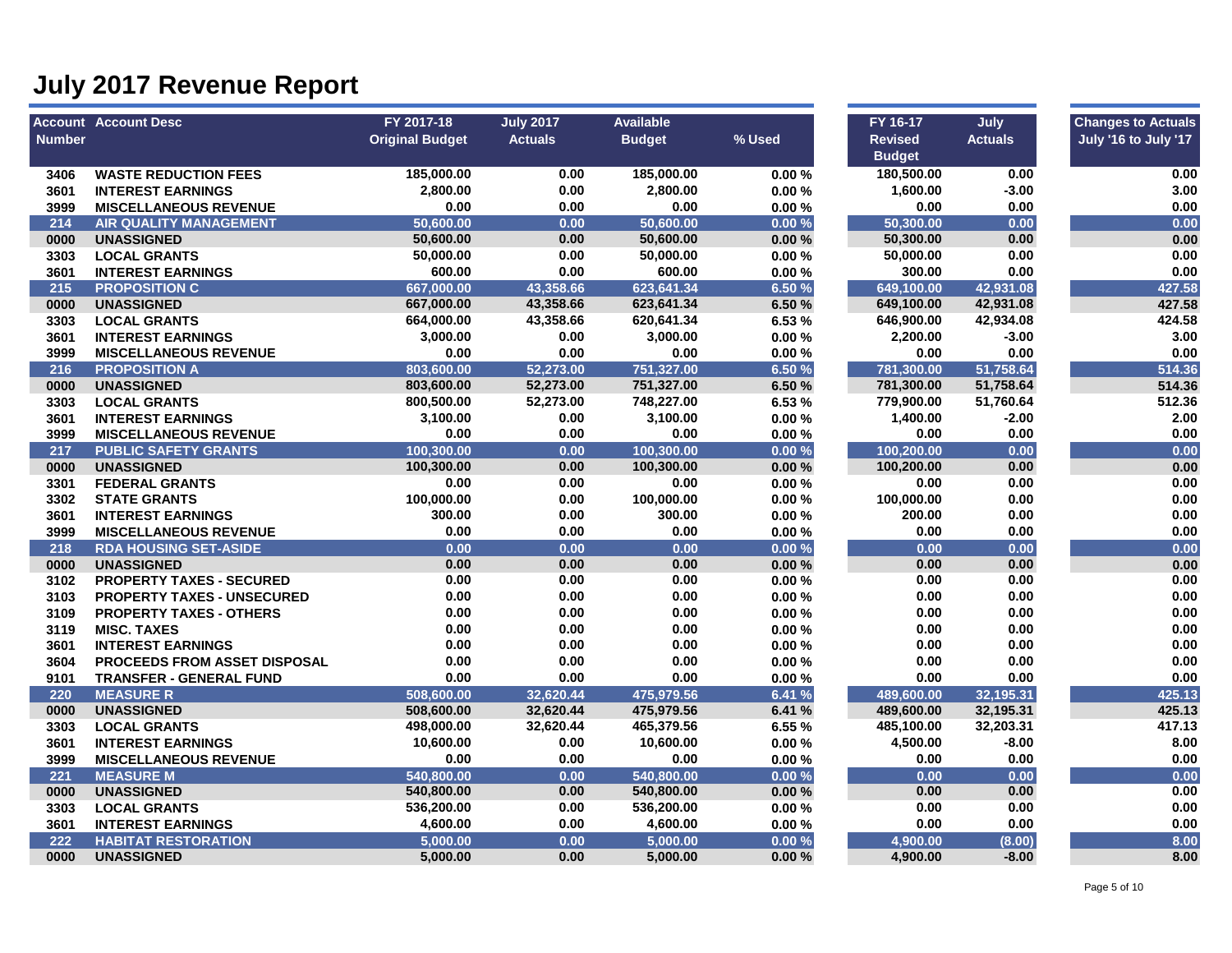|               | <b>Account Account Desc</b>                   | FY 2017-18             | <b>July 2017</b> | <b>Available</b> |                | FY 16-17       | July           | <b>Changes to Actuals</b> |
|---------------|-----------------------------------------------|------------------------|------------------|------------------|----------------|----------------|----------------|---------------------------|
| <b>Number</b> |                                               | <b>Original Budget</b> | <b>Actuals</b>   | <b>Budget</b>    | % Used         | <b>Revised</b> | <b>Actuals</b> | July '16 to July '17      |
|               |                                               |                        |                  |                  |                | <b>Budget</b>  |                |                           |
| 3302          | <b>STATE GRANTS</b>                           | 0.00                   | 0.00             | 0.00             | 0.00%          | 0.00           | 0.00           | 0.00                      |
| 3601          | <b>INTEREST EARNINGS</b>                      | 5,000.00               | 0.00             | 5,000.00         | 0.00%          | 4,900.00       | $-8.00$        | 8.00                      |
| 3999          | <b>MISCELLANEOUS REVENUE</b>                  | 0.00                   | 0.00             | 0.00             | 0.00%          | 0.00           | 0.00           | 0.00                      |
| 9101          | <b>TRANSFER - GENERAL FUND</b>                | 0.00                   | 0.00             | 0.00             | 0.00%          | 0.00           | 0.00           | 0.00                      |
| 223           | <b>SUBREGION ONE MAINTENANCE</b>              | 46,300.00              | 0.00             | 46,300.00        | 0.00%          | 2,700.00       | (5.00)         | 5.00                      |
| 0000          | <b>UNASSIGNED</b>                             | 46,300.00              | 0.00             | 46,300.00        | 0.00%          | 2,700.00       | $-5.00$        | 5.00                      |
| 3601          | <b>INTEREST EARNINGS</b>                      | 4,800.00               | 0.00             | 4,800.00         | 0.00%          | 2,700.00       | $-5.00$        | 5.00                      |
| 3907          | <b>DEVELOPER FEES</b>                         | 0.00                   | 0.00             | 0.00             | 0.00%          | 0.00           | 0.00           | 0.00                      |
| 9101          | <b>TRANSFER - GENERAL FUND</b>                | 41,500.00              | 0.00             | 41,500.00        | 0.00%          | 0.00           | 0.00           | 0.00                      |
| 224           | <b>MEASURE A MAINTENANCE</b>                  | 90,100.00              | 0.00             | 90,100.00        | 0.00%          | 90,000.00      | 0.00           | 0.00                      |
| 0000          | <b>UNASSIGNED</b>                             | 90,100.00              | 0.00             | 90,100.00        | 0.00%          | 90,000.00      | 0.00           | 0.00                      |
| 3303          | <b>LOCAL GRANTS</b>                           | 90,000.00              | 0.00             | 90,000.00        | 0.00%          | 90,000.00      | 0.00           | 0.00                      |
| 3601          | <b>INTEREST EARNINGS</b>                      | 100.00                 | 0.00             | 100.00           | 0.00%          | 0.00           | 0.00           | 0.00                      |
| 3999          | <b>MISCELLANEOUS REVENUE</b>                  | 0.00                   | 0.00             | 0.00             | 0.00%          | 0.00           | 0.00           | 0.00                      |
| 225           | <b>ABALONE COVE SEWER DISTRICT</b>            | 263,600.00             | 0.00             | 263,600.00       | 0.00%          | 263,400.00     | 0.00           | 0.00                      |
| 0000          | <b>UNASSIGNED</b>                             | 263,600.00             | 0.00             | 263,600.00       | 0.00%          | 263,400.00     | 0.00           | 0.00                      |
| 3102          | <b>PROPERTY TAXES - SECURED</b>               | 55,100.00              | 0.00             | 55,100.00        | 0.00%          | 55,100.00      | 0.00           | 0.00                      |
| 3103          | <b>PROPERTY TAXES - UNSECURED</b>             | 0.00                   | 0.00             | 0.00             | 0.00%          | 0.00           | 0.00           | 0.00                      |
| 3109          | <b>PROPERTY TAXES - OTHERS</b>                | 0.00                   | 0.00             | 0.00             | 0.00%          | 0.00           | 0.00           | 0.00                      |
| 3119          | <b>MISC. TAXES</b>                            | 0.00                   | 0.00             | 0.00             | 0.00%          | 0.00           | 0.00           | 0.00                      |
| 3403          | <b>SEWER USER FEES</b>                        | 0.00                   | 0.00             | 0.00             | 0.00%          | 0.00           | 0.00           | 0.00                      |
| 3601          | <b>INTEREST EARNINGS</b>                      | 500.00                 | 0.00             | 500.00           | 0.00%          | 300.00         | 0.00           | 0.00                      |
| 9101          | <b>TRANSFER - GENERAL FUND</b>                | 208,000.00             | 0.00             | 208,000.00       | 0.00%          | 208,000.00     | 0.00           | 0.00                      |
| 226           | <b>RPV TV</b>                                 | 0.00                   | 0.00             | 0.00             | 0.00%          | 0.00           | 0.00           | 0.00                      |
| 0000          | <b>UNASSIGNED</b>                             | 0.00                   | 0.00             | 0.00             | 0.00%          | 0.00           | 0.00           | 0.00                      |
| 3601          | <b>INTEREST EARNINGS</b>                      | 0.00                   | 0.00             | 0.00             | 0.00%          | 0.00           | 0.00           | 0.00                      |
| 3901          | <b>DONATIONS</b>                              | 0.00                   | 0.00             | 0.00             | 0.00%          | 0.00           | 0.00           | 0.00                      |
| 9101          | <b>TRANSFER - GENERAL FUND</b>                | 0.00                   | 0.00             | 0.00             | 0.00%          | 0.00           | 0.00           | 0.00                      |
| 227           | <b>GINSBURG CULTURAL ART BLD</b>              | 500.00                 | 0.00             | 500.00           | 0.00%          | 300.00         | 0.00           | 0.00                      |
| 0000          | <b>UNASSIGNED</b>                             | 500.00                 | 0.00             | 500.00           | 0.00%          | 300.00         | 0.00           | 0.00                      |
| 3601          | <b>INTEREST EARNINGS</b>                      | 500.00                 | 0.00             | 500.00           | 0.00%          | 300.00         | 0.00           | 0.00                      |
| 3901          | <b>DONATIONS</b>                              | 0.00                   | 0.00             | 0.00             | 0.00%          | 0.00           | 0.00           | 0.00                      |
| 228           | <b>DONOR RESTRICTED CONTRIBUTION</b>          | 7,500.00               | 1,500.00         | 6,000.00         | 20.00 %        | 2,800.00       | 1,496.00       | 4.00                      |
| 0000          | <b>UNASSIGNED</b>                             | 7.500.00               | 1,500.00         | 6,000.00         | 20.00 %        | 2.800.00       | 1,496.00       | 4.00                      |
| 3303          | <b>LOCAL GRANTS</b>                           | 0.00                   | 0.00             | 0.00             | 0.00%          | 0.00           | 0.00           | 0.00                      |
| 3601          | <b>INTEREST EARNINGS</b>                      | 0.00                   | 0.00             | 0.00             | 0.00%          | 2,800.00       | $-4.00$        | 4.00                      |
| 3901          | <b>DONATIONS</b>                              | 7,500.00               | 1,500.00         | 6,000.00         | 20.00 %        | 0.00           | 1,500.00       | 0.00                      |
| 285           | IA PORTUGUESE BEND MAINTENANCE                | 1.100.00               | 0.00             | 1.100.00         | 0.00%          | 1.100.00       | 0.00           | 0.00                      |
| 0000          | <b>UNASSIGNED</b>                             | 1,100.00               | 0.00             | 1,100.00         | 0.00%          | 1,100.00       | 0.00           | 0.00                      |
|               |                                               | 1,100.00               | 0.00             | 1,100.00         | 0.00%          | 1,100.00       | 0.00           | 0.00                      |
| 3601          | <b>INTEREST EARNINGS</b>                      |                        |                  |                  |                |                |                |                           |
|               |                                               | 0.00                   | 0.00             | 0.00             |                | 0.00           | 0.00           |                           |
| 9101<br>310   | <b>TRANSFER - GENERAL FUND</b><br><b>CDBG</b> | 139,300.00             | 0.00             | 139,300.00       | 0.00%<br>0.00% | 192,400.00     | 0.00           | $0.00\,$<br>0.00          |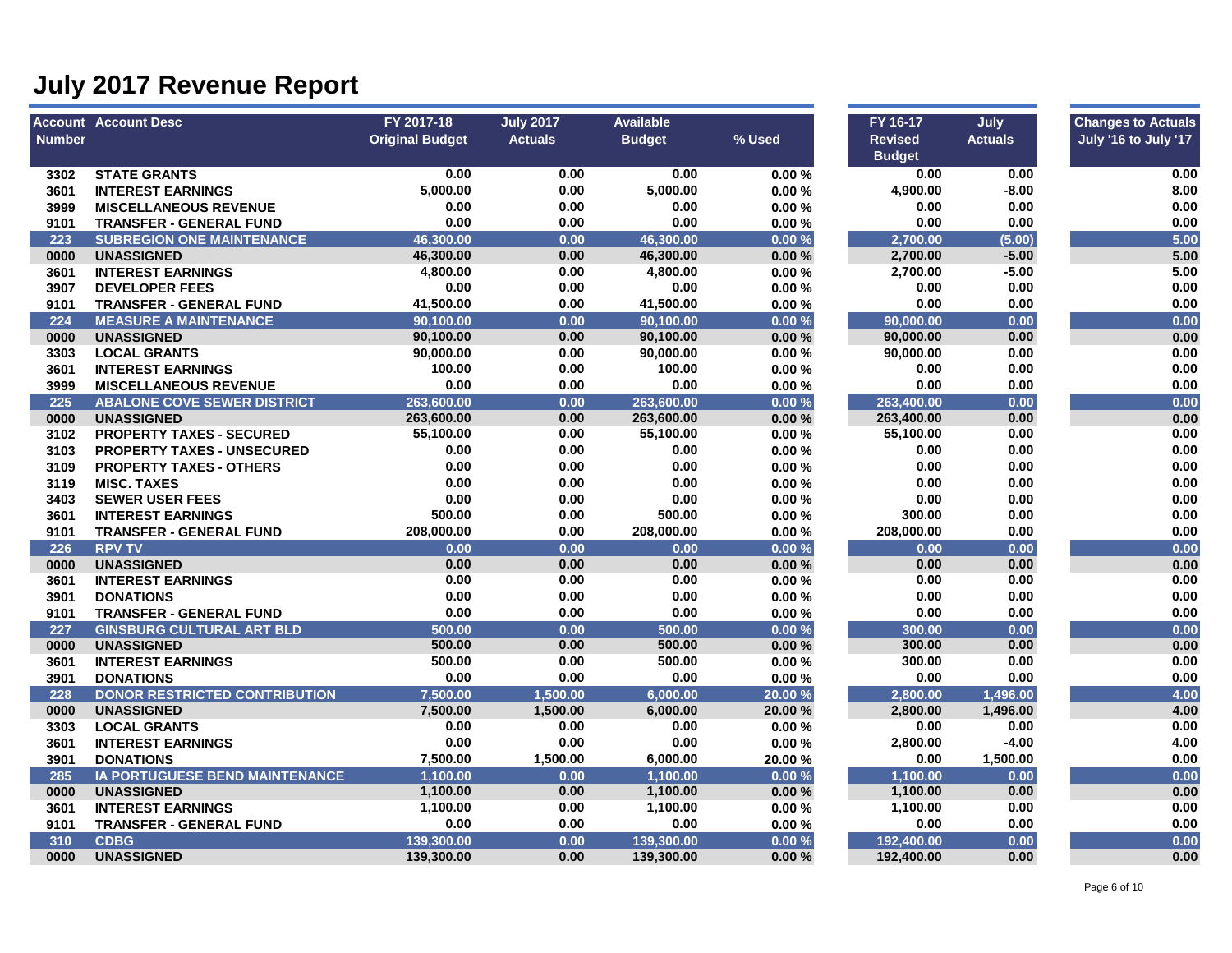|               | <b>Account Account Desc</b>                                 | FY 2017-18             | <b>July 2017</b> | <b>Available</b> |                | FY 16-17       | July           | <b>Changes to Actuals</b> |
|---------------|-------------------------------------------------------------|------------------------|------------------|------------------|----------------|----------------|----------------|---------------------------|
| <b>Number</b> |                                                             | <b>Original Budget</b> | <b>Actuals</b>   | <b>Budget</b>    | % Used         | <b>Revised</b> | <b>Actuals</b> | July '16 to July '17      |
|               |                                                             |                        |                  |                  |                | <b>Budget</b>  |                |                           |
| 3301          | <b>FEDERAL GRANTS</b>                                       | 139,300.00             | 0.00             | 139,300.00       | 0.00%          | 192,400.00     | 0.00           | 0.00                      |
| 3999          | <b>MISCELLANEOUS REVENUE</b>                                | 0.00                   | 0.00             | 0.00             | 0.00%          | 0.00           | 0.00           | 0.00                      |
| 9101          | <b>TRANSFER - GENERAL FUND</b>                              | 0.00<br>0.00           | 0.00             | 0.00             | 0.00%          | 0.00           | 0.00           | 0.00<br>0.00              |
| 311           | <b>CDBG-R</b><br><b>UNASSIGNED</b>                          | 0.00                   | 0.00             | 0.00<br>0.00     | 0.00%          | 0.00<br>0.00   | 0.00<br>0.00   | 0.00                      |
| 0000          |                                                             | 0.00                   | 0.00<br>0.00     | 0.00             | 0.00%          | 0.00           | 0.00           | 0.00                      |
| 3301          | <b>FEDERAL GRANTS</b><br><b>INFRASTRUCTURE IMPROVEMENTS</b> | 4,984,600.00           | 0.00             | 4,984,600.00     | 0.00%          | 6,254,400.00   | (155.00)       | 155.00                    |
| 330<br>0000   | <b>UNASSIGNED</b>                                           | 4,984,600.00           | 0.00             | 4,984,600.00     | 0.00%<br>0.00% | 5,566,900.00   | $-155.00$      | 155.00                    |
| 3301          | <b>FEDERAL GRANTS</b>                                       | 0.00                   | 0.00             | 0.00             | 0.00%          | 0.00           | 0.00           | 0.00                      |
| 3303          | <b>LOCAL GRANTS</b>                                         | 286,200.00             | 0.00             | 286,200.00       | 0.00%          | 300,000.00     | 0.00           | 0.00                      |
| 3601          | <b>INTEREST EARNINGS</b>                                    | 172,400.00             | 0.00             | 172,400.00       | 0.00%          | 66,900.00      | $-155.00$      | 155.00                    |
| 3901          | <b>DONATIONS</b>                                            | 0.00                   | 0.00             | 0.00             | 0.00%          | 0.00           | 0.00           | 0.00                      |
| 3907          | <b>DEVELOPER FEES</b>                                       | 0.00                   | 0.00             | 0.00             | 0.00%          | 0.00           | 0.00           | 0.00                      |
| 3999          | <b>MISCELLANEOUS REVENUE</b>                                | 0.00                   | 0.00             | 0.00             | 0.00%          | 0.00           | 0.00           | 0.00                      |
| 9101          | <b>TRANSFER - GENERAL FUND</b>                              | 4,526,000.00           | 0.00             | 4,526,000.00     | 0.00%          | 5,200,000.00   | 0.00           | 0.00                      |
| 9215          | <b>TRANSFER - PROPOSITION C</b>                             | 0.00                   | 0.00             | 0.00             | 0.00%          | 0.00           | 0.00           | 0.00                      |
| 9216          | <b>TRANSFER - PROPOSITION A</b>                             | 0.00                   | 0.00             | 0.00             | 0.00%          | 0.00           | 0.00           | 0.00                      |
| 9220          | <b>TRANSFER - MEASURE R</b>                                 | 0.00                   | 0.00             | 0.00             | 0.00%          | 0.00           | 0.00           | 0.00                      |
| 9228          | <b>TRANSFER - DONOR RESTRICTED</b>                          | 0.00                   | 0.00             | 0.00             | 0.00%          | 0.00           | 0.00           | 0.00                      |
| 9334          | <b>TRANSFER - QUIMBY DEV</b>                                | 0.00                   | 0.00             | 0.00             | 0.00%          | 0.00           | 0.00           | 0.00                      |
| 9338          | <b>TRANSFER - DEVELOP IMPACT</b>                            | 0.00                   | 0.00             | 0.00             | 0.00%          | 0.00           | 0.00           | 0.00                      |
| 9501          | <b>TRANSFER - WATER QUALITY</b>                             | 0.00                   | 0.00             | 0.00             | 0.00%          | 0.00           | 0.00           | 0.00                      |
| 9686          | <b>TRANSFER - BUILDING REPLACE</b>                          | 0.00                   | 0.00             | 0.00             | 0.00%          | 0.00           | 0.00           | 0.00                      |
| 8031          | <b>STREET IMPROVEMENTS</b>                                  | 0.00                   | 0.00             | 0.00             | 0.00%          | 687,500.00     | 0.00           | 0.00                      |
| 3301          | <b>FEDERAL GRANTS</b>                                       | 0.00                   | 0.00             | 0.00             | 0.00%          | 687,500.00     | 0.00           | 0.00                      |
| 3302          | <b>STATE GRANTS</b>                                         | 0.00                   | 0.00             | 0.00             | 0.00%          | 0.00           | 0.00           | 0.00                      |
| 8032          | <b>STORM DRAIN IMPROVEMENTS</b>                             | 0.00                   | 0.00             | 0.00             | $0.00 \%$      | 0.00           | 0.00           | 0.00                      |
| 3301          | <b>FEDERAL GRANTS</b>                                       | 0.00                   | 0.00             | 0.00             | 0.00%          | 0.00           | 0.00           | 0.00                      |
| 8033          | PARKS, TRAIL&OPEN SPACE IMPRO                               | 0.00                   | 0.00             | 0.00             | 0.00%          | 0.00           | 0.00           | 0.00                      |
| 3301          | <b>FEDERAL GRANTS</b>                                       | 0.00                   | 0.00             | 0.00             | 0.00%          | 0.00           | 0.00           | 0.00                      |
| 3302          | <b>STATE GRANTS</b>                                         | 0.00                   | 0.00             | 0.00             | 0.00%          | 0.00           | 0.00           | 0.00                      |
| 331           | <b>FEDERAL GRANTS</b>                                       | 1,131,300.00           | 0.00             | 1,131,300.00     | 0.00%          | 0.00           | 0.00           | 0.00                      |
| 0000          | <b>UNASSIGNED</b>                                           | 1,131,300.00           | 0.00             | 1,131,300.00     | 0.00%          | 0.00           | 0.00           | 0.00                      |
| 3301          | <b>FEDERAL GRANTS</b>                                       | 1,131,300.00           | 0.00             | 1,131,300.00     | 0.00%          | 0.00           | 0.00           | 0.00                      |
| 3601          | <b>INTEREST EARNINGS</b>                                    | 0.00                   | 0.00             | 0.00             | 0.00%          | 0.00           | 0.00           | 0.00                      |
| 332           | <b>STATE GRANTS</b>                                         | 600,000.00             | 0.00             | 600,000.00       | 0.00%          | 0.00           | 0.00           | 0.00                      |
| 0000          | <b>UNASSIGNED</b>                                           | 600,000.00             | 0.00             | 600,000.00       | 0.00%          | 0.00           | 0.00           | 0.00                      |
| 3302          | <b>STATE GRANTS</b>                                         | 600,000.00             | 0.00             | 600,000.00       | 0.00%          | 0.00           | 0.00           | 0.00                      |
| 3601          | <b>INTEREST EARNINGS</b>                                    | 0.00                   | 0.00             | 0.00             | 0.00%          | 0.00           | 0.00           | 0.00                      |
| 334           | <b>QUIMBY PARK DEVELOPMENT</b>                              | 65,400.00              | 0.00             | 65,400.00        | 0.00%          | 5,900.00       | (14.00)        | 14.00                     |
| 0000          | <b>UNASSIGNED</b>                                           | 65,400.00              | 0.00             | 65,400.00        | 0.00%          | 5,900.00       | $-14.00$       | 14.00                     |
| 3601          | <b>INTEREST EARNINGS</b>                                    | 14,400.00              | 0.00             | 14,400.00        | 0.00%          | 5,900.00       | $-14.00$       | 14.00                     |
| 3907          | <b>DEVELOPER FEES</b>                                       | 51,000.00              | 0.00             | 51,000.00        | 0.00%          | 0.00           | 0.00           | 0.00                      |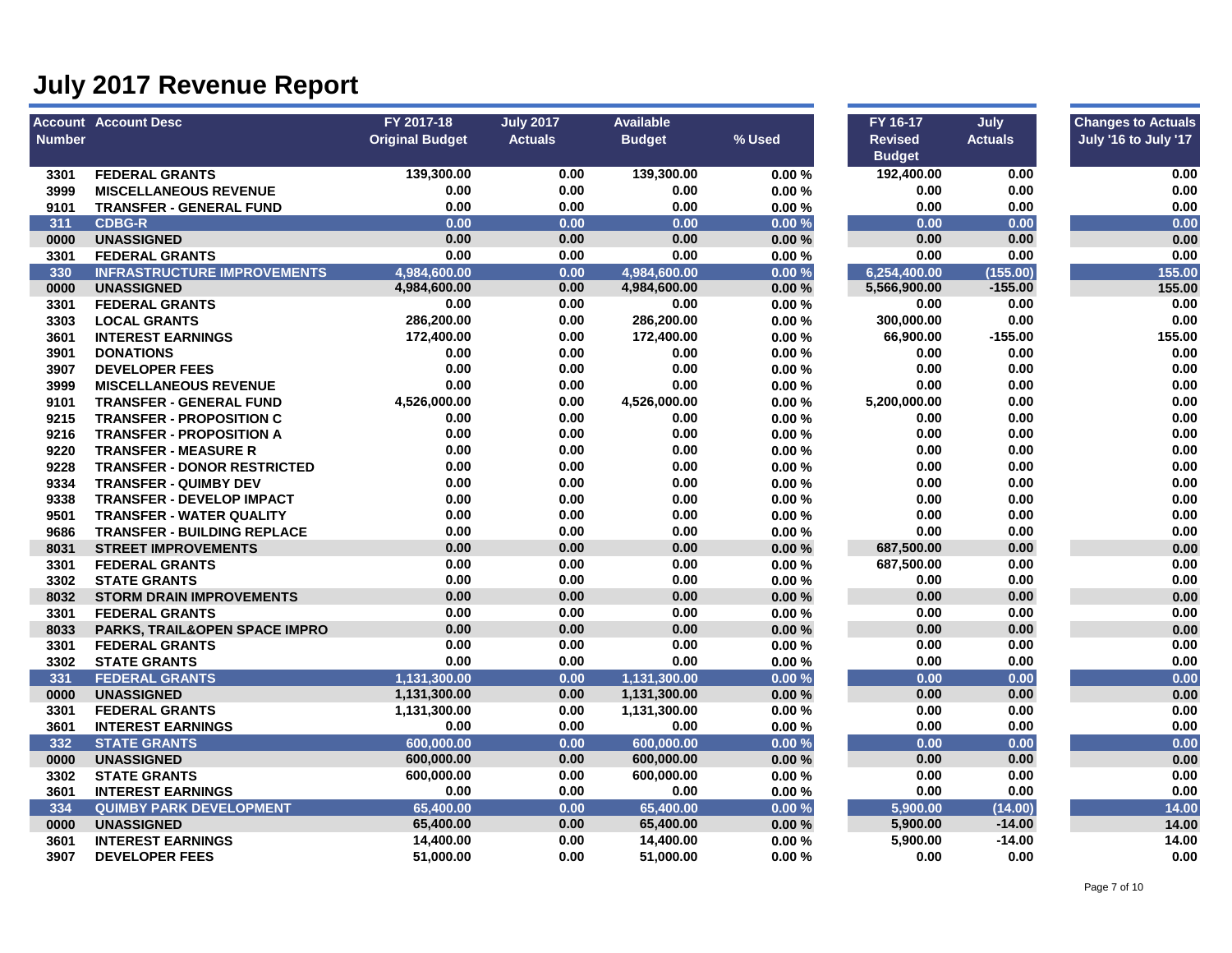|               | <b>Account Account Desc</b>         | FY 2017-18             | <b>July 2017</b> | <b>Available</b> |         | FY 16-17       | July           | <b>Changes to Actuals</b> |
|---------------|-------------------------------------|------------------------|------------------|------------------|---------|----------------|----------------|---------------------------|
| <b>Number</b> |                                     | <b>Original Budget</b> | <b>Actuals</b>   | <b>Budget</b>    | % Used  | <b>Revised</b> | <b>Actuals</b> | July '16 to July '17      |
|               |                                     |                        |                  |                  |         | <b>Budget</b>  |                |                           |
| 336           | <b>LOW-MODERATE INCOME HOUSING</b>  | 45.300.00              | 19,607.31        | 25.692.69        | 43.28 % | 44.400.00      | 26,553.76      | $-6,946.45$               |
| 0000          | <b>UNASSIGNED</b>                   | 45,300.00              | 19,607.31        | 25,692.69        | 43.28%  | 44,400.00      | 26,553.76      | $-6.946.45$               |
| 3108          | <b>PROPERTY TAXES - RPTTF RDA</b>   | 44,700.00              | 19,607.31        | 25,092.69        | 43.86 % | 44,300.00      | 26,553.76      | $-6,946.45$               |
| 3601          | <b>INTEREST EARNINGS</b>            | 600.00                 | 0.00             | 600.00           | 0.00%   | 100.00         | 0.00           | 0.00                      |
| 3907          | <b>DEVELOPER FEES</b>               | 0.00                   | 0.00             | 0.00             | 0.00%   | 0.00           | 0.00           | 0.00                      |
| 3999          | <b>MISCELLANEOUS REVENUE</b>        | 0.00                   | 0.00             | 0.00             | 0.00%   | 0.00           | 0.00           | 0.00                      |
| 9101          | <b>TRANSFER - GENERAL FUND</b>      | 0.00                   | 0.00             | 0.00             | 0.00%   | 0.00           | 0.00           | 0.00                      |
| 337           | <b>AFFORDABLE HOUSING PROJECTS</b>  | 3,500.00               | 0.00             | 3,500.00         | 0.00%   | 1,900.00       | (3.00)         | 3.00                      |
| 0000          | <b>UNASSIGNED</b>                   | 3,500.00               | 0.00             | 3,500.00         | 0.00%   | 1,900.00       | $-3.00$        | 3.00                      |
| 3601          | <b>INTEREST EARNINGS</b>            | 3,500.00               | 0.00             | 3,500.00         | 0.00%   | 1,900.00       | $-3.00$        | 3.00                      |
| 3907          | <b>DEVELOPER FEES</b>               | 0.00                   | 0.00             | 0.00             | 0.00%   | 0.00           | 0.00           | 0.00                      |
| 3999          | <b>MISCELLANEOUS REVENUE</b>        | 0.00                   | 0.00             | 0.00             | 0.00%   | 0.00           | 0.00           | 0.00                      |
| 9101          | <b>TRANSFER - GENERAL FUND</b>      | 0.00                   | 0.00             | 0.00             | 0.00%   | 0.00           | 0.00           | 0.00                      |
| 338           | <b>DEV IMPACT MITIGATION (EET)</b>  | 114,500.00             | 29.424.00        | 85.076.00        | 25.70 % | 23,200.00      | 0.00           | 29,424.00                 |
| 0000          | <b>UNASSIGNED</b>                   | 114,500.00             | 29,424.00        | 85,076.00        | 25.70 % | 23,200.00      | 0.00           | 29,424.00                 |
| 3601          | <b>INTEREST EARNINGS</b>            | 1,500.00               | 0.00             | 1,500.00         | 0.00%   | 1,200.00       | 0.00           | 0.00                      |
| 3907          | <b>DEVELOPER FEES</b>               | 113,000.00             | 29,424.00        | 83,576.00        | 26.04 % | 22,000.00      | 0.00           | 29,424.00                 |
| 3999          | <b>MISCELLANEOUS REVENUE</b>        | 0.00                   | 0.00             | 0.00             | 0.00%   | 0.00           | 0.00           | 0.00                      |
| 339           | <b>MEASURE A CAPITAL</b>            | 0.00                   | 0.00             | 0.00             | 0.00%   | 0.00           | 0.00           | 0.00                      |
| 0000          | <b>UNASSIGNED</b>                   | 0.00                   | 0.00             | 0.00             | 0.00%   | 0.00           | 0.00           | 0.00                      |
| 3303          | <b>LOCAL GRANTS</b>                 | 0.00                   | 0.00             | 0.00             | 0.00%   | 0.00           | 0.00           | 0.00                      |
| 340           | <b>BICYCLE/PEDESTRIAN ACCESS</b>    | 82,500.00              | 0.00             | 82,500.00        | 0.00%   | 82,500.00      | 0.00           | 0.00                      |
| 0000          | <b>UNASSIGNED</b>                   | 82,500.00              | 0.00             | 82,500.00        | 0.00%   | 82,500.00      | 0.00           | 0.00                      |
| 3303          | <b>LOCAL GRANTS</b>                 | 82,500.00              | 0.00             | 82,500.00        | 0.00%   | 82,500.00      | 0.00           | 0.00                      |
| 3601          | <b>INTEREST EARNINGS</b>            | 0.00                   | 0.00             | 0.00             | 0.00%   | 0.00           | 0.00           | 0.00                      |
| 3999          | <b>MISCELLANEOUS REVENUE</b>        | 0.00                   | 0.00             | 0.00             | 0.00%   | 0.00           | 0.00           | 0.00                      |
| 341           | <b>UTILITY UNDERGROUNDING</b>       | 0.00                   | 0.00             | 0.00             | 0.00%   | 0.00           | 0.00           | 0.00                      |
| 0000          | <b>UNASSIGNED</b>                   | 0.00                   | 0.00             | 0.00             | 0.00%   | 0.00           | 0.00           | 0.00                      |
| 3601          | <b>INTEREST EARNINGS</b>            | 0.00                   | 0.00             | 0.00             | 0.00%   | 0.00           | 0.00           | 0.00                      |
| 342           | <b>ROADWAY BEAUTIFICATION</b>       | 0.00                   | 0.00             | 0.00             | 0.00%   | 0.00           | 0.00           | 0.00                      |
| 0000          | <b>UNASSIGNED</b>                   | 0.00                   | 0.00             | 0.00             | 0.00%   | 0.00           | 0.00           | 0.00                      |
| 3601          | <b>INTEREST EARNINGS</b>            | 0.00                   | 0.00             | 0.00             | 0.00%   | 0.00           | 0.00           | 0.00                      |
| 375           | <b>RDA PORTUGUESE BEND PROJECTS</b> | 0.00                   | 0.00             | 0.00             | 0.00%   | 0.00           | 0.00           | 0.00                      |
| 0000          | <b>UNASSIGNED</b>                   | 0.00                   | 0.00             | 0.00             | 0.00%   | 0.00           | 0.00           | $0.00\,$                  |
| 3601          | <b>INTEREST EARNINGS</b>            | 0.00                   | 0.00             | 0.00             | 0.00%   | 0.00           | 0.00           | 0.00                      |
| 3999          | <b>MISCELLANEOUS REVENUE</b>        | 0.00                   | 0.00             | 0.00             | 0.00%   | 0.00           | 0.00           | 0.00                      |
| 380           | <b>RDA ABALONE COVE PROJECTS</b>    | 0.00                   | 0.00             | 0.00             | 0.00%   | 0.00           | 0.00           | 0.00                      |
| 0000          | <b>UNASSIGNED</b>                   | 0.00                   | 0.00             | 0.00             | 0.00%   | 0.00           | 0.00           | 0.00                      |
| 3601          | <b>INTEREST EARNINGS</b>            | 0.00                   | 0.00             | 0.00             | 0.00%   | 0.00           | 0.00           | 0.00                      |
| 3605          | <b>PROCEEDS FROM DEBT SERVICES</b>  | 0.00                   | 0.00             | 0.00             | 0.00%   | 0.00           | 0.00           | 0.00                      |
| 410           | <b>RDA DEBT SERVICE</b>             | 0.00                   | 0.00             | 0.00             | 0.00%   | 0.00           | 0.00           | 0.00                      |
| 0000          | <b>UNASSIGNED</b>                   | 0.00                   | 0.00             | 0.00             | 0.00%   | 0.00           | 0.00           | 0.00                      |
| 3102          | <b>PROPERTY TAXES - SECURED</b>     | 0.00                   | 0.00             | 0.00             | 0.00%   | 0.00           | 0.00           | 0.00                      |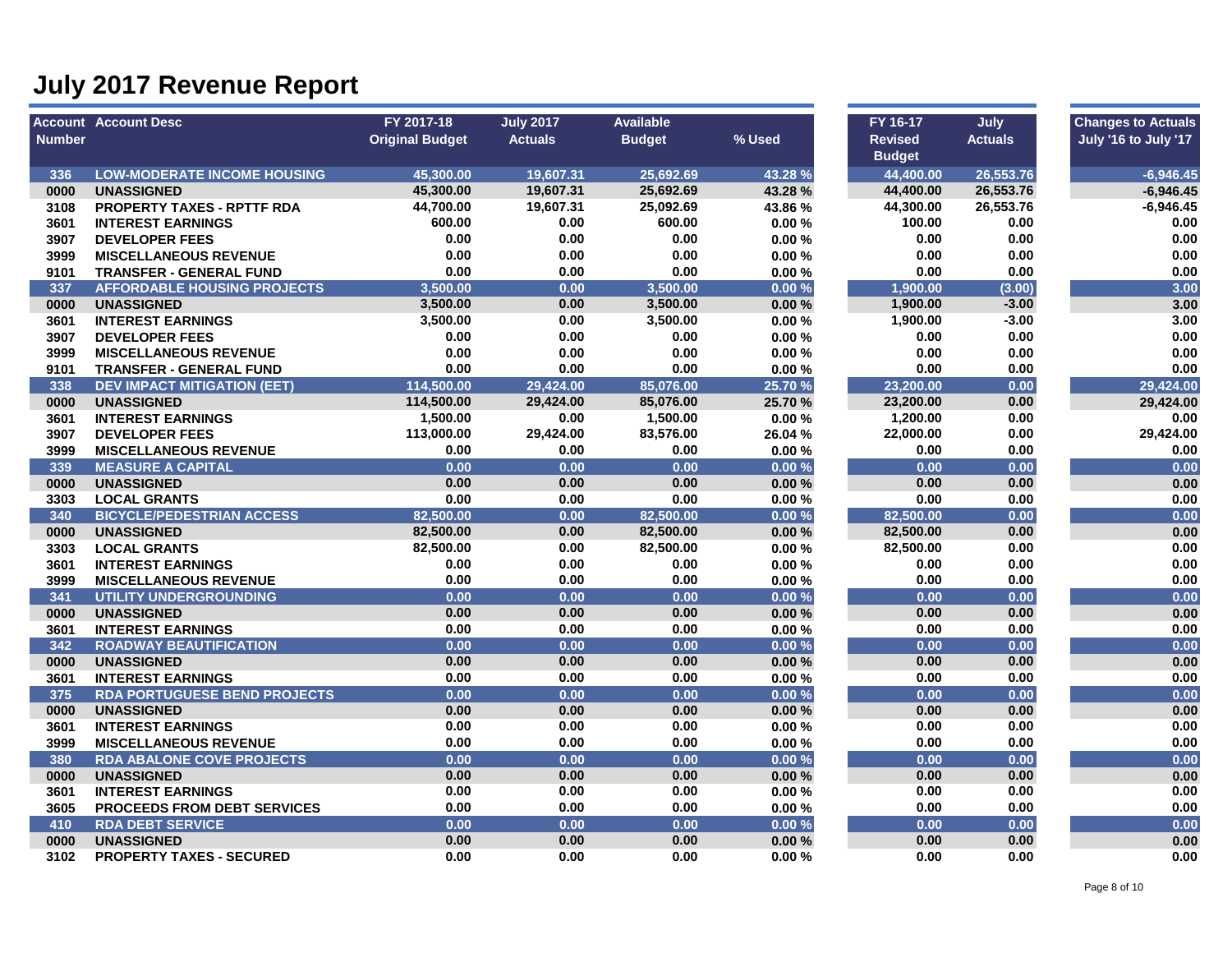|               | <b>Account Account Desc</b>           | FY 2017-18             | <b>July 2017</b> | <b>Available</b> |        | FY 16-17       | July           | <b>Changes to Actuals</b> |
|---------------|---------------------------------------|------------------------|------------------|------------------|--------|----------------|----------------|---------------------------|
| <b>Number</b> |                                       | <b>Original Budget</b> | <b>Actuals</b>   | <b>Budget</b>    | % Used | <b>Revised</b> | <b>Actuals</b> | July '16 to July '17      |
|               |                                       |                        |                  |                  |        | <b>Budget</b>  |                |                           |
| 3103          | <b>PROPERTY TAXES - UNSECURED</b>     | 0.00                   | 0.00             | 0.00             | 0.00%  | 0.00           | 0.00           | 0.00                      |
| 3109          | <b>PROPERTY TAXES - OTHERS</b>        | 0.00                   | 0.00             | 0.00             | 0.00%  | 0.00           | 0.00           | 0.00                      |
| 3119          | <b>MISC. TAXES</b>                    | 0.00                   | 0.00             | 0.00             | 0.00%  | 0.00           | 0.00           | 0.00                      |
| 3601          | <b>INTEREST EARNINGS</b>              | 0.00                   | 0.00             | 0.00             | 0.00%  | 0.00           | 0.00           | 0.00                      |
| 3605          | <b>PROCEEDS FROM DEBT SERVICES</b>    | 0.00                   | 0.00             | 0.00             | 0.00%  | 0.00           | 0.00           | 0.00                      |
| 501           | <b>WATER QUALITY/FLOOD PROTECTION</b> | 0.00                   | 0.00             | 0.00             | 0.00%  | 8,000.00       | (34.00)        | 34.00                     |
| 0000          | <b>UNASSIGNED</b>                     | 0.00                   | 0.00             | 0.00             | 0.00%  | 8,000.00       | $-34.00$       | 34.00                     |
| 3109          | <b>PROPERTY TAXES - OTHERS</b>        | 0.00                   | 0.00             | 0.00             | 0.00%  | 0.00           | 0.00           | 0.00                      |
| 3301          | <b>FEDERAL GRANTS</b>                 | 0.00                   | 0.00             | 0.00             | 0.00%  | 0.00           | 0.00           | 0.00                      |
| 3302          | <b>STATE GRANTS</b>                   | 0.00                   | 0.00             | 0.00             | 0.00%  | 0.00           | 0.00           | 0.00                      |
| 3402          | <b>STORM DRAIN USER FEES</b>          | 0.00                   | 0.00             | 0.00             | 0.00%  | 0.00           | 0.00           | 0.00                      |
| 3601          | <b>INTEREST EARNINGS</b>              | 0.00                   | 0.00             | 0.00             | 0.00%  | 8,000.00       | $-34.00$       | 34.00                     |
| 3901          | <b>DONATIONS</b>                      | 0.00                   | 0.00             | 0.00             | 0.00%  | 0.00           | 0.00           | 0.00                      |
| 3999          | <b>MISCELLANEOUS REVENUE</b>          | 0.00                   | 0.00             | 0.00             | 0.00%  | 0.00           | 0.00           | 0.00                      |
| 9101          | <b>TRANSFER - GENERAL FUND</b>        | 0.00                   | 0.00             | 0.00             | 0.00%  | 0.00           | 0.00           | 0.00                      |
| 9330          | <b>TRANSFER - INFRASTRUCTURE</b>      | 0.00                   | 0.00             | 0.00             | 0.00%  | 0.00           | 0.00           | 0.00                      |
| 681           | <b>EQUIPMENT REPLACEMENT</b>          | 300,900.00             | 0.00             | 300,900.00       | 0.00%  | 132,000.00     | (17.00)        | 17.00                     |
| 0000          | <b>UNASSIGNED</b>                     | 300,900.00             | 0.00             | 300,900.00       | 0.00%  | 132,000.00     | $-17.00$       | 17.00                     |
| 3601          | <b>INTEREST EARNINGS</b>              | 0.00                   | 0.00             | 0.00             | 0.00%  | 14,300.00      | $-17.00$       | 17.00                     |
| 3604          | <b>PROCEEDS FROM ASSET DISPOSAL</b>   | 0.00                   | 0.00             | 0.00             | 0.00%  | 0.00           | 0.00           | 0.00                      |
| 3803          | <b>EQUIPMENT REPLACEMENT CHARGES</b>  | 300,900.00             | 0.00             | 300,900.00       | 0.00%  | 117,700.00     | 0.00           | 0.00                      |
| 3999          | <b>MISCELLANEOUS REVENUE</b>          | 0.00                   | 0.00             | 0.00             | 0.00%  | 0.00           | 0.00           | 0.00                      |
| 9101          | <b>TRANSFER - GENERAL FUND</b>        | 0.00                   | 0.00             | 0.00             | 0.00%  | 0.00           | 0.00           | 0.00                      |
| 9330          | <b>TRANSFER - INFRASTRUCTURE</b>      | 0.00                   | 0.00             | 0.00             | 0.00%  | 0.00           | 0.00           | 0.00                      |
| 685           | <b>EMPLOYEE BENEFITS</b>              | 0.00                   | 0.00             | 0.00             | 0.00%  | 0.00           | (2.00)         | 2.00                      |
| 0000          | <b>UNASSIGNED</b>                     | 0.00                   | 0.00             | 0.00             | 0.00%  | 0.00           | $-2.00$        | 2.00                      |
| 3601          | <b>INTEREST EARNINGS</b>              | 0.00                   | 0.00             | 0.00             | 0.00%  | 0.00           | $-2.00$        | 2.00                      |
| 3802          | <b>EMPLOYEE BENEFIT CHARGES</b>       | 0.00                   | 0.00             | 0.00             | 0.00%  | 0.00           | 0.00           | 0.00                      |
| 3999          | <b>MISCELLANEOUS REVENUE</b>          | 0.00                   | 0.00             | 0.00             | 0.00%  | 0.00           | 0.00           | 0.00                      |
| 9101          | <b>TRANSFER - GENERAL FUND</b>        | 0.00                   | 0.00             | 0.00             | 0.00%  | 0.00           | 0.00           | 0.00                      |
| 686           | <b>BUILDING REPLACEMENT</b>           | 0.00                   | 0.00             | 0.00             | 0.00%  | 0.00           | 0.00           | 0.00                      |
| 0000          | <b>UNASSIGNED</b>                     | 0.00                   | 0.00             | 0.00             | 0.00%  | 0.00           | 0.00           | 0.00                      |
| 3301          | <b>FEDERAL GRANTS</b>                 | 0.00                   | 0.00             | 0.00             | 0.00%  | 0.00           | 0.00           | 0.00                      |
| 3601          | <b>INTEREST EARNINGS</b>              | 0.00                   | 0.00             | 0.00             | 0.00%  | 0.00           | 0.00           | 0.00                      |
| 9101          | <b>TRANSFER - GENERAL FUND</b>        | 0.00                   | 0.00             | 0.00             | 0.00%  | 0.00           | 0.00           | 0.00                      |
| 701           | <b>REDEV OBLIGATION RETIREMENT</b>    | 0.00                   | 0.00             | 0.00             | 0.00%  | 0.00           | 0.00           | 0.00                      |
| 0000          | <b>UNASSIGNED</b>                     | 0.00                   | 0.00             | 0.00             | 0.00%  | 0.00           | 0.00           | 0.00                      |
| 3108          | <b>PROPERTY TAXES - RPTTF RDA</b>     | 0.00                   | 0.00             | 0.00             | 0.00%  | 0.00           | 0.00           | 0.00                      |
| 3601          | <b>INTEREST EARNINGS</b>              | 0.00                   | 0.00             | 0.00             | 0.00%  | 0.00           | 0.00           | 0.00                      |
| 3603          | <b>EXTRAORDINARY GAINS</b>            | 0.00                   | 0.00             | 0.00             | 0.00%  | 0.00           | 0.00           | 0.00                      |
| 3605          | <b>PROCEEDS FROM DEBT SERVICES</b>    | 0.00                   | 0.00             | 0.00             | 0.00%  | 0.00           | 0.00           | 0.00                      |
| 3908          | <b>RDA ADMINISTRATIVE FEES</b>        | 0.00                   | 0.00             | 0.00             | 0.00%  | 0.00           | 0.00           | 0.00                      |
| 9101          | <b>TRANSFER - GENERAL FUND</b>        | 0.00                   | 0.00             | 0.00             | 0.00%  | 0.00           | 0.00           | 0.00                      |